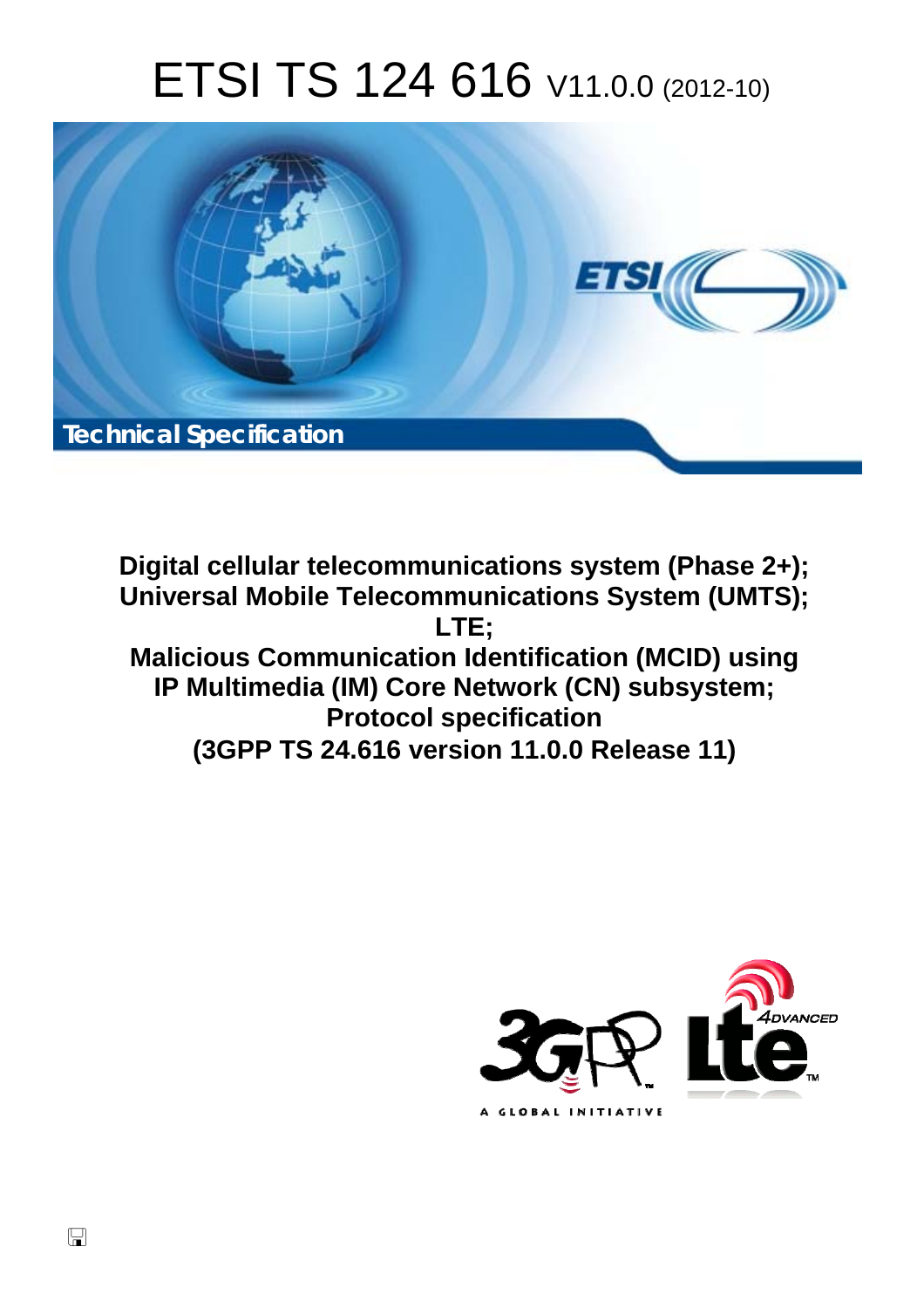Reference RTS/TSGC-0124616vb00

> Keywords GSM,LTE,UMTS

#### *ETSI*

#### 650 Route des Lucioles F-06921 Sophia Antipolis Cedex - FRANCE

Tel.: +33 4 92 94 42 00 Fax: +33 4 93 65 47 16

Siret N° 348 623 562 00017 - NAF 742 C Association à but non lucratif enregistrée à la Sous-Préfecture de Grasse (06) N° 7803/88

#### *Important notice*

Individual copies of the present document can be downloaded from: [http://www.etsi.org](http://www.etsi.org/)

The present document may be made available in more than one electronic version or in print. In any case of existing or perceived difference in contents between such versions, the reference version is the Portable Document Format (PDF). In case of dispute, the reference shall be the printing on ETSI printers of the PDF version kept on a specific network drive within ETSI Secretariat.

Users of the present document should be aware that the document may be subject to revision or change of status. Information on the current status of this and other ETSI documents is available at <http://portal.etsi.org/tb/status/status.asp>

If you find errors in the present document, please send your comment to one of the following services: [http://portal.etsi.org/chaircor/ETSI\\_support.asp](http://portal.etsi.org/chaircor/ETSI_support.asp)

#### *Copyright Notification*

No part may be reproduced except as authorized by written permission. The copyright and the foregoing restriction extend to reproduction in all media.

> © European Telecommunications Standards Institute 2012. All rights reserved.

**DECT**TM, **PLUGTESTS**TM, **UMTS**TM and the ETSI logo are Trade Marks of ETSI registered for the benefit of its Members. **3GPP**TM and **LTE**™ are Trade Marks of ETSI registered for the benefit of its Members and of the 3GPP Organizational Partners.

**GSM**® and the GSM logo are Trade Marks registered and owned by the GSM Association.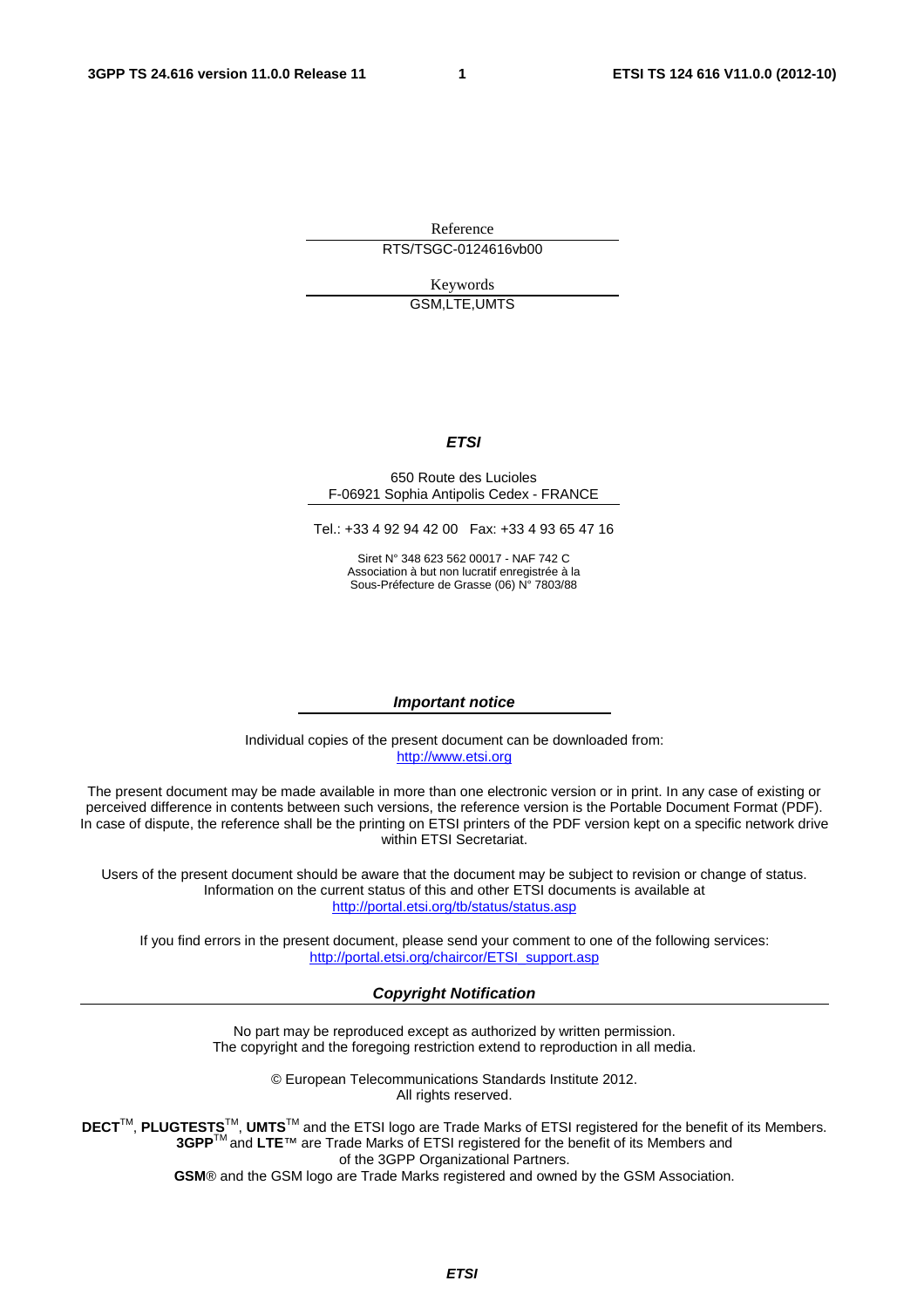# Intellectual Property Rights

IPRs essential or potentially essential to the present document may have been declared to ETSI. The information pertaining to these essential IPRs, if any, is publicly available for **ETSI members and non-members**, and can be found in ETSI SR 000 314: *"Intellectual Property Rights (IPRs); Essential, or potentially Essential, IPRs notified to ETSI in respect of ETSI standards"*, which is available from the ETSI Secretariat. Latest updates are available on the ETSI Web server ([http://ipr.etsi.org\)](http://webapp.etsi.org/IPR/home.asp).

Pursuant to the ETSI IPR Policy, no investigation, including IPR searches, has been carried out by ETSI. No guarantee can be given as to the existence of other IPRs not referenced in ETSI SR 000 314 (or the updates on the ETSI Web server) which are, or may be, or may become, essential to the present document.

### Foreword

This Technical Specification (TS) has been produced by ETSI 3rd Generation Partnership Project (3GPP).

The present document may refer to technical specifications or reports using their 3GPP identities, UMTS identities or GSM identities. These should be interpreted as being references to the corresponding ETSI deliverables.

The cross reference between GSM, UMTS, 3GPP and ETSI identities can be found under [http://webapp.etsi.org/key/queryform.asp.](http://webapp.etsi.org/key/queryform.asp)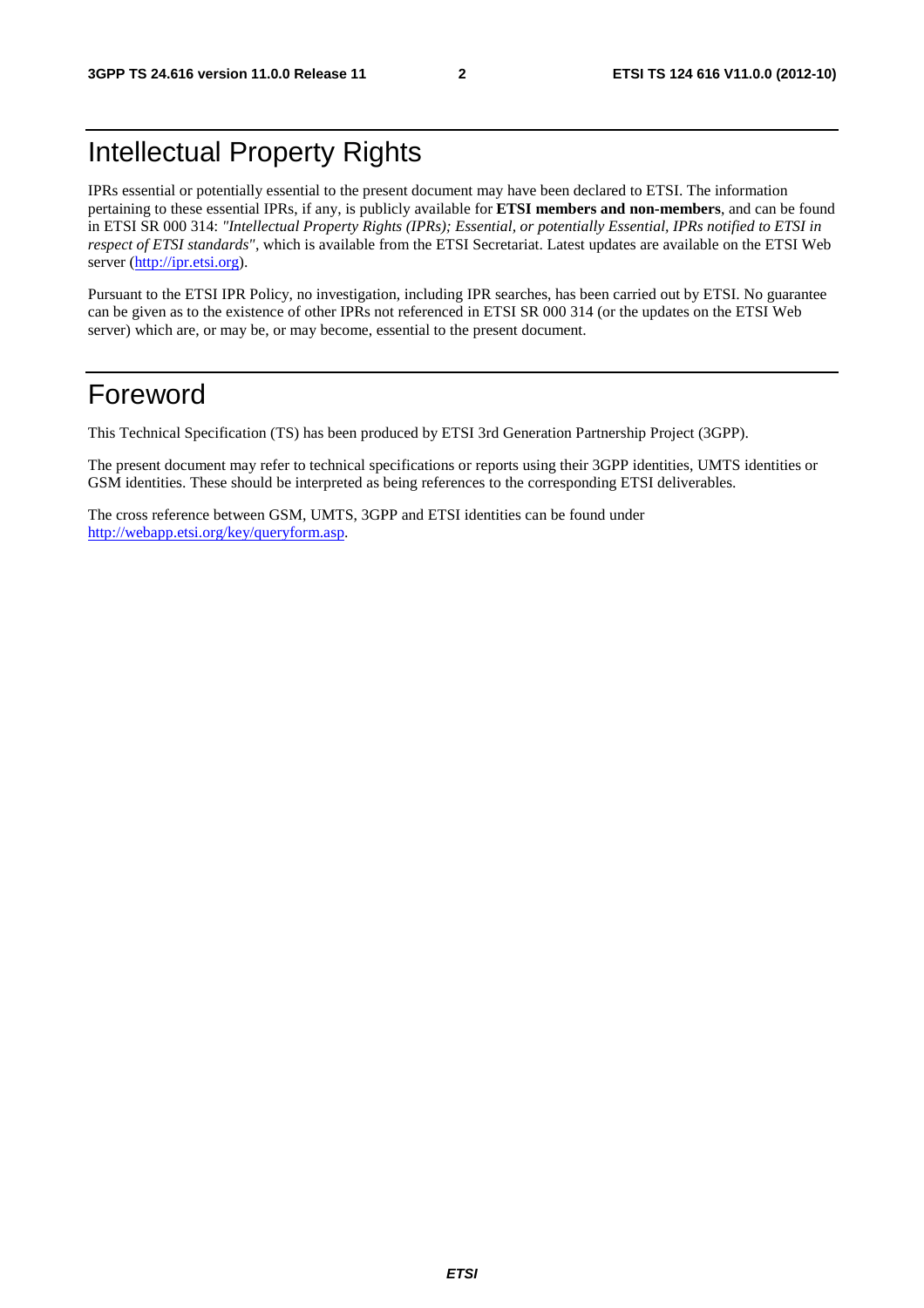$\mathbf{3}$ 

# Contents

| 1                    |                                                                                 |  |  |  |  |
|----------------------|---------------------------------------------------------------------------------|--|--|--|--|
| 2                    |                                                                                 |  |  |  |  |
| 3                    |                                                                                 |  |  |  |  |
| 3.1<br>3.2           |                                                                                 |  |  |  |  |
| 4                    |                                                                                 |  |  |  |  |
| 4.1                  |                                                                                 |  |  |  |  |
| 4.2                  |                                                                                 |  |  |  |  |
| 4.2.1                |                                                                                 |  |  |  |  |
| 4.3                  |                                                                                 |  |  |  |  |
| 4.3.1                |                                                                                 |  |  |  |  |
| 4.3.2                |                                                                                 |  |  |  |  |
| 4.3.3                |                                                                                 |  |  |  |  |
| 4.3.4                |                                                                                 |  |  |  |  |
| 4.4                  |                                                                                 |  |  |  |  |
| 4.5                  |                                                                                 |  |  |  |  |
| 4.5.1                |                                                                                 |  |  |  |  |
| 4.5.2                |                                                                                 |  |  |  |  |
| 4.5.2.1              |                                                                                 |  |  |  |  |
| 4.5.2.2              |                                                                                 |  |  |  |  |
| 4.5.2.3              |                                                                                 |  |  |  |  |
| 4.5.2.4              |                                                                                 |  |  |  |  |
| 4.5.2.5              |                                                                                 |  |  |  |  |
| 4.5.2.5.0            |                                                                                 |  |  |  |  |
| 4.5.2.5.1            |                                                                                 |  |  |  |  |
| 4.5.2.6              |                                                                                 |  |  |  |  |
| 4.5.2.7              |                                                                                 |  |  |  |  |
| 4.5.2.8              |                                                                                 |  |  |  |  |
| 4.5.2.9              |                                                                                 |  |  |  |  |
| 4.5.2.10<br>4.5.2.11 |                                                                                 |  |  |  |  |
| 4.5.2.12             |                                                                                 |  |  |  |  |
| 4.5.2.12.0           |                                                                                 |  |  |  |  |
| 4.5.2.12.1           |                                                                                 |  |  |  |  |
| 4.6                  |                                                                                 |  |  |  |  |
| 4.6.1                |                                                                                 |  |  |  |  |
| 4.6.2                |                                                                                 |  |  |  |  |
| 4.6.3                |                                                                                 |  |  |  |  |
| 4.6.4                |                                                                                 |  |  |  |  |
| 4.6.5                |                                                                                 |  |  |  |  |
| 4.6.6                |                                                                                 |  |  |  |  |
| 4.6.7                |                                                                                 |  |  |  |  |
| 4.6.7.1              |                                                                                 |  |  |  |  |
| 4.6.7.2              |                                                                                 |  |  |  |  |
| 4.6.7.3              |                                                                                 |  |  |  |  |
| 4.6.7.4              |                                                                                 |  |  |  |  |
| 4.6.7.5              |                                                                                 |  |  |  |  |
| 4.6.8                |                                                                                 |  |  |  |  |
| 4.6.9                | Anonymous Communication Rejection and Communication session Barring (ACR/CB) 13 |  |  |  |  |
| 4.6.10               |                                                                                 |  |  |  |  |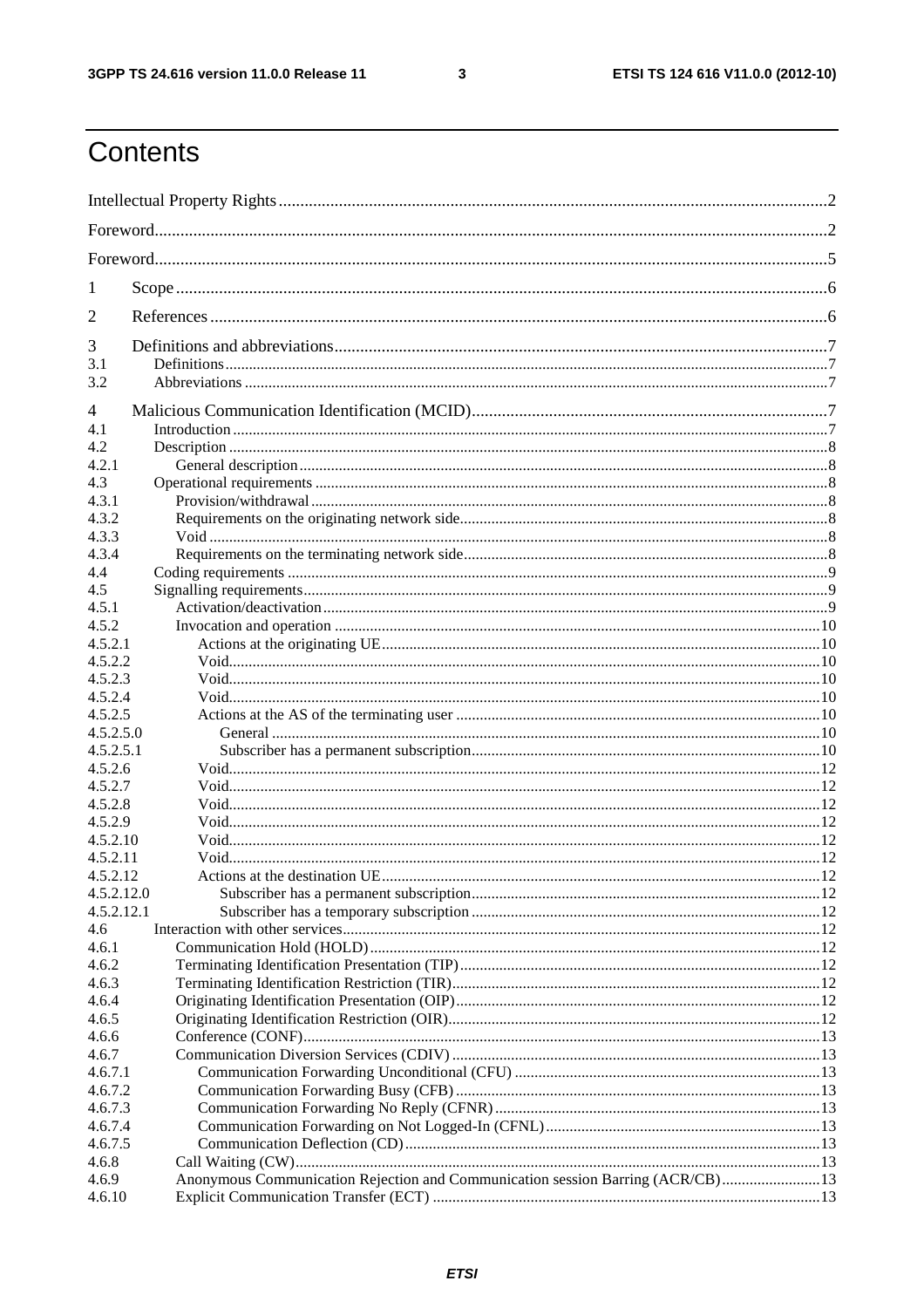$\overline{\mathbf{4}}$ 

| 4.7      |                               |  |
|----------|-------------------------------|--|
| 4.7.1    |                               |  |
| 4.7.2    |                               |  |
| 4.7.3    |                               |  |
| 4.8      |                               |  |
|          |                               |  |
| A.1      |                               |  |
| A.2      |                               |  |
| A.3      |                               |  |
|          | <b>Annex B</b> (informative): |  |
|          |                               |  |
| Annex C: |                               |  |
|          | <b>Annex D</b> (informative): |  |
|          | <b>Annex E</b> (informative): |  |
|          |                               |  |
|          |                               |  |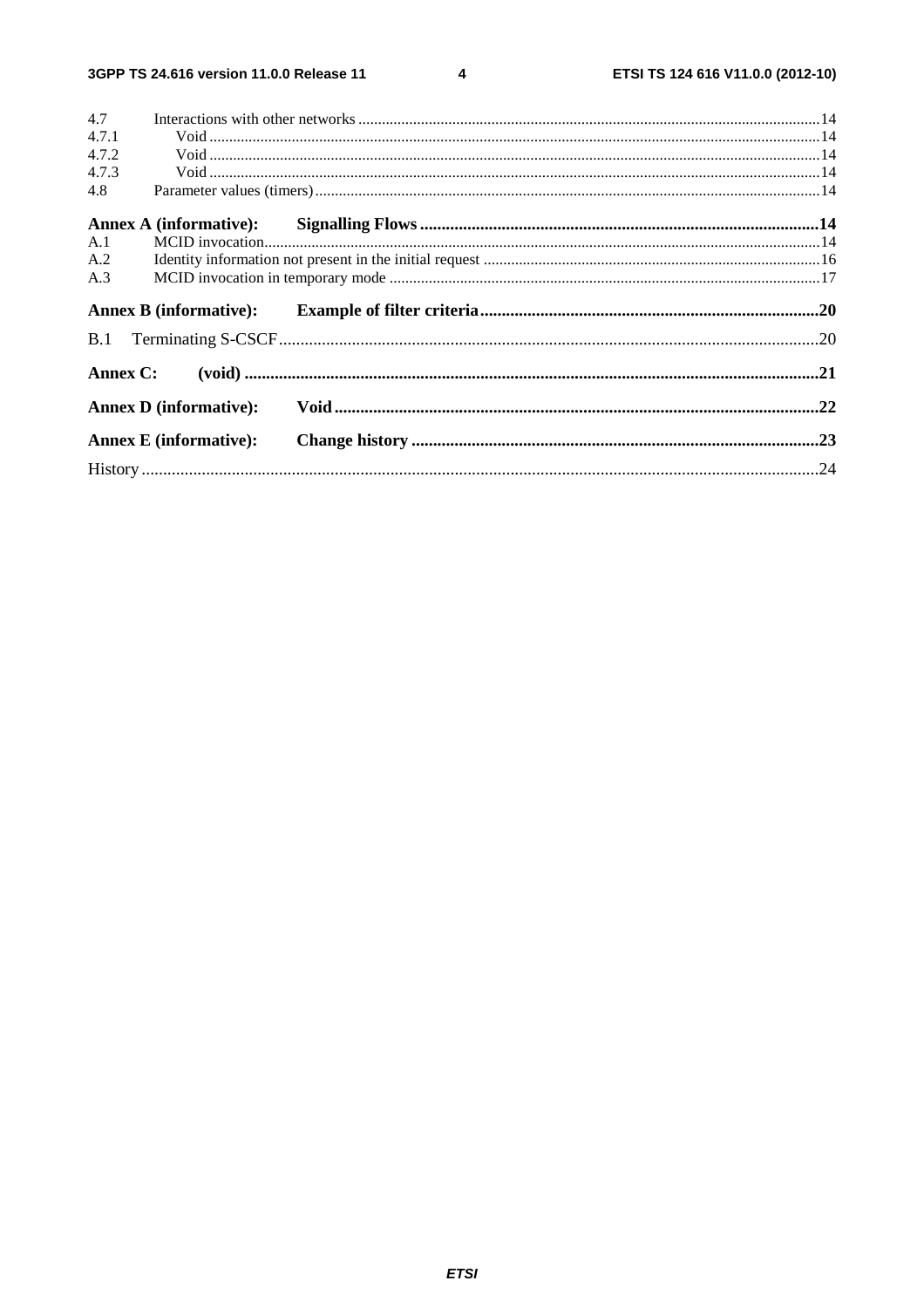### Foreword

This Technical Specification (TS) was been produced by ETSI Technical Committee Telecommunications and Internet converged Services and Protocols for Advanced Networking (TISPAN) and originally published as ETSI TS 183 016 [12]. It was transferred to the 3<sup>rd</sup> Generation Partnership Project (3GPP) in December 2007.

The contents of the present document are subject to continuing work within the TSG and may change following formal TSG approval. Should the TSG modify the contents of the present document, it will be re-released by the TSG with an identifying change of release date and an increase in version number as follows:

Version x.y.z

where:

- x the first digit:
	- 1 presented to TSG for information;
	- 2 presented to TSG for approval;
	- 3 or greater indicates TSG approved document under change control.
- y the second digit is incremented for all changes of substance, i.e. technical enhancements, corrections, updates, etc.
- z the third digit is incremented when editorial only changes have been incorporated in the document.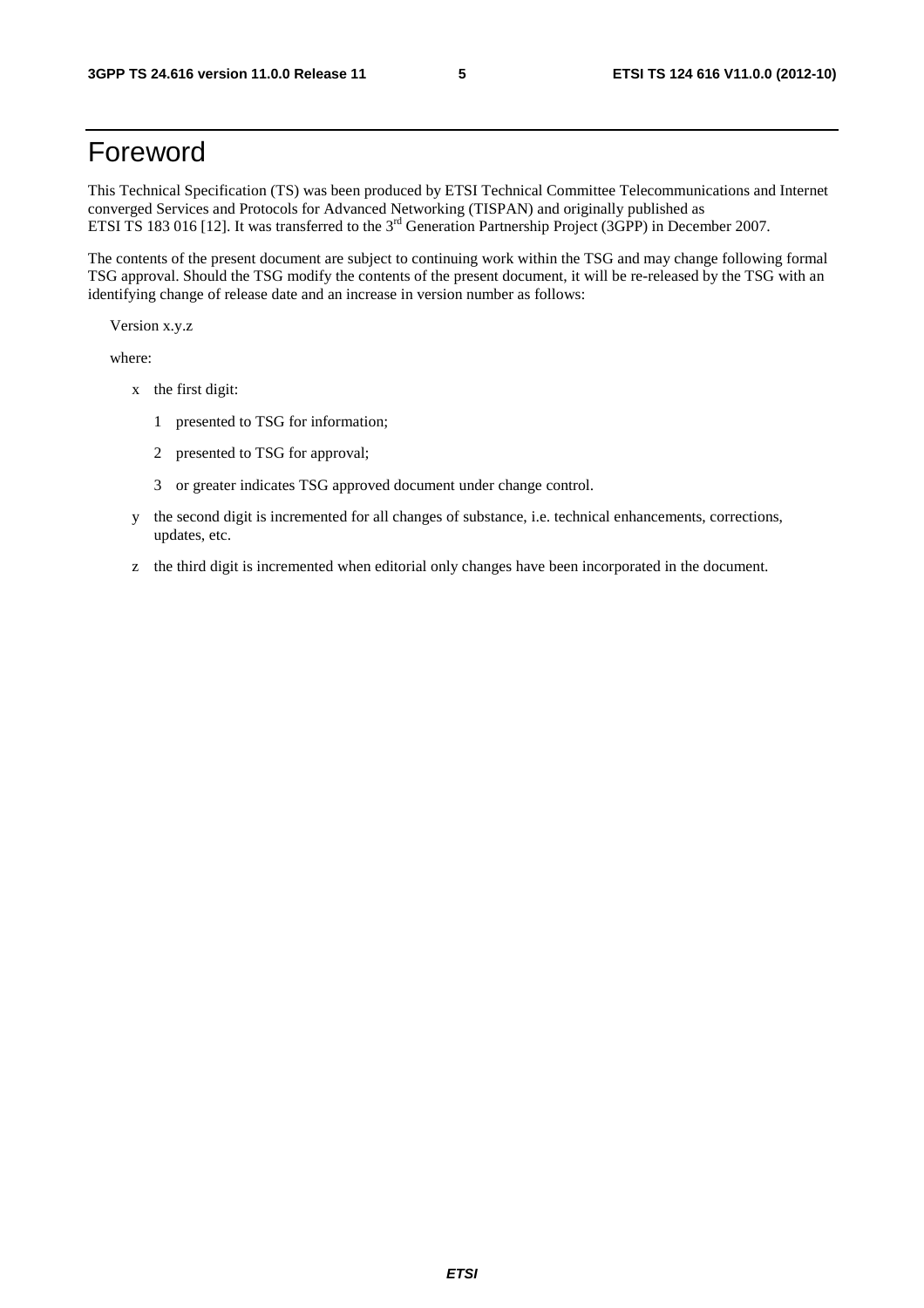### 1 Scope

The present document specifies the stage three Protocol Description of the Malicious Call Communication Identification (MCID) service based on the stage one and two of ISDN Malicious Call Identification supplementary service. It provides the protocol details in the IP Multimedia (IM) Core Network (CN) subsystem based on the Session Initiation Protocol (SIP) and the Session Description Protocol (SDP). The MCID service will store session related information independent of the service requested.

The present document is applicable to User Equipment (UE) and Application Servers (AS) which are intended to support the MCID supplementary service.

## 2 References

The following documents contain provisions which, through reference in this text, constitute provisions of the present document.

- References are either specific (identified by date of publication, edition number, version number, etc.) or non-specific.
- For a specific reference, subsequent revisions do not apply.
- For a non-specific reference, the latest version applies. In the case of a reference to a 3GPP document (including a GSM document), a non-specific reference implicitly refers to the latest version of that document *in the same Release as the present document*.

| $[1]$  | 3GPP TS 22.173: " IP Multimedia Core Network Subsystem (IMS) Multimedia Telephony Service<br>and supplementary services, Stage 1".                                                                                                       |
|--------|------------------------------------------------------------------------------------------------------------------------------------------------------------------------------------------------------------------------------------------|
| $[2]$  | 3GPP TS 24.229: "Internet Protocol (IP) multimedia call control protocol based on Session<br>Initiation Protocol (SIP) and Session Description Protocol (SDP); Stage 3".                                                                 |
| $[3]$  | Void.                                                                                                                                                                                                                                    |
| $[4]$  | ETSI TS 181 006: "Telecommunications and Internet converged Services and Protocols for<br>Advanced Networking (TISPAN); Direct Communication Service in NGN; Service Description<br>[Endorsement of OMA-ERELD-PoC-V1] NGN DC stage 1".   |
| $[5]$  | Void.                                                                                                                                                                                                                                    |
| [6]    | Void.                                                                                                                                                                                                                                    |
| $[7]$  | Void.                                                                                                                                                                                                                                    |
| [8]    | Void.                                                                                                                                                                                                                                    |
| [9]    | 3GPP TS 29.228: "IP Multimedia (IM) Subsystem Cx and Dx Interfaces; Signalling flows and<br>message contents".                                                                                                                           |
| $[10]$ | IETF RFC 3966: "The tel URI for Telephone Numbers".                                                                                                                                                                                      |
| $[11]$ | IETF RFC 3986: "Uniform Resource Identifier (URI): Generic Syntax".                                                                                                                                                                      |
| $[12]$ | ETSI TS 183 016 V2.5.0: "Telecommunications and Internet converged Services and Protocols for<br>Advanced Networking (TISPAN); PSTN/ISDN simulation services; Malicious Communication<br>Identification (MCID); Protocol specification". |
| $[13]$ | ETSI TR 180 000: "Telecommunications and Internet converged Services and Protocols for<br>Advanced Networking (TISPAN); NGN Terminology".                                                                                                |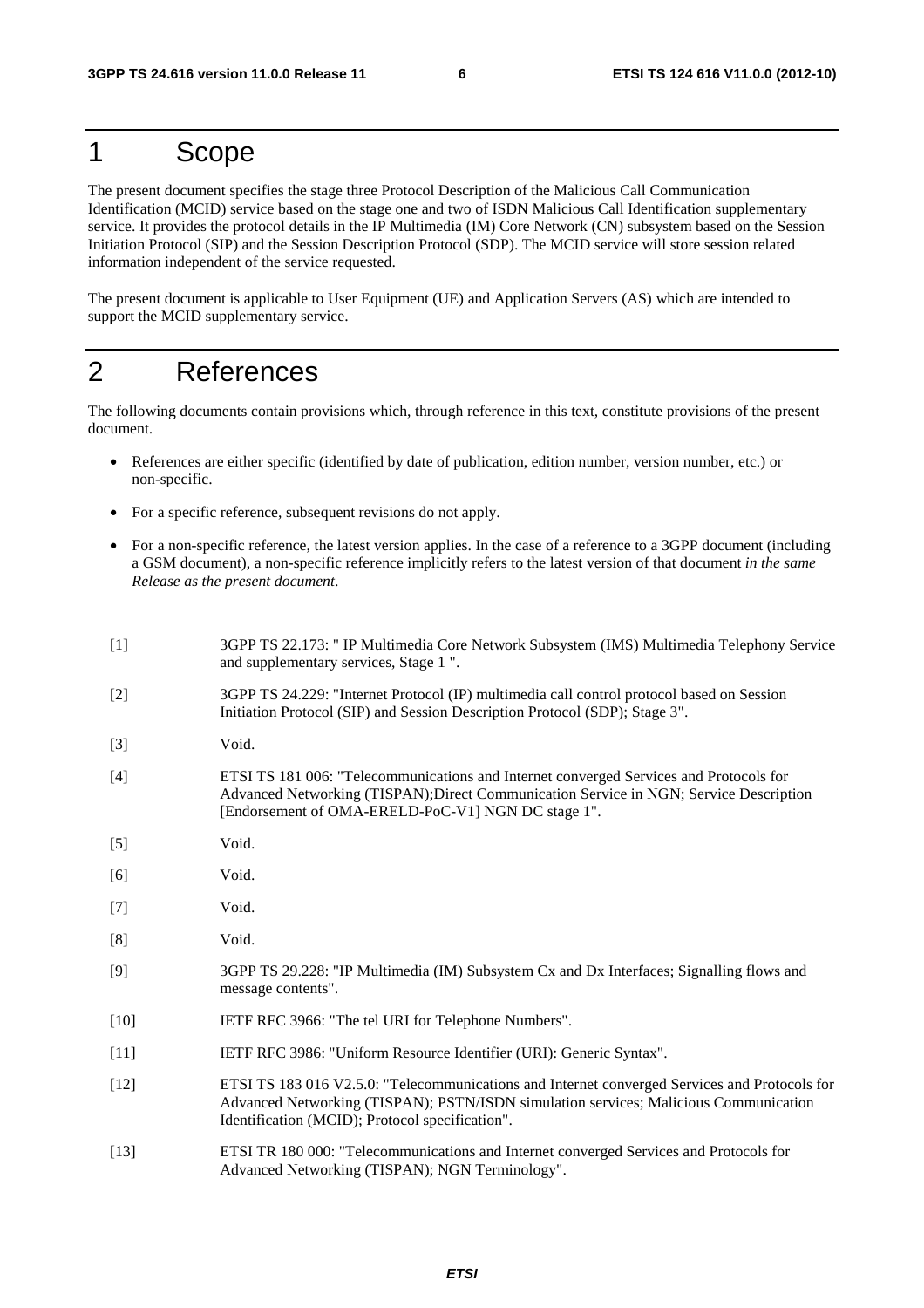# 3 Definitions and abbreviations

### 3.1 Definitions

For the purposes of the present document, the terms and definitions given in 3GPP TS 22.173 [1], ETSI TS 181 006 [4], ETSI TR 180 000 [13] and the following apply:

**communication information:** information collected and registered by the MCID service

**identity information:** includes all the information (IETF RFC 3966 [10] and IETF RFC 3986 [11]) identifying a user, including trusted (network generated) and/or untrusted (user generated) identities

**trusted identity:** network generated user address information

**untrusted identity:** user generated user address information

### 3.2 Abbreviations

For the purposes of the present document, the following abbreviations apply:

| <b>ACR</b>  | Anonymous Communication Rejection              |
|-------------|------------------------------------------------|
| <b>AS</b>   | <b>Application Server</b>                      |
| CB.         | <b>Communication session Barring</b>           |
| CD          | <b>Communication Deflection</b>                |
| <b>CDIV</b> | <b>Communication DIVersion Services</b>        |
| <b>CFB</b>  | <b>Communication Forwarding Busy</b>           |
| <b>CFNL</b> | Communication Forwarding on Not Logged-in      |
| <b>CFNR</b> | Communication Forwarding No Reply              |
| <b>CFU</b>  | <b>Communication Forwarding Unconditional</b>  |
| <b>CONF</b> | Conference                                     |
| CW          | Call Waiting                                   |
| <b>ECT</b>  | <b>Explicit Communication Transfer</b>         |
| <b>HOLD</b> | communication Hold                             |
| <b>IM</b>   | <b>IP</b> Multimedia                           |
| <b>IMS</b>  | IP Multimedia Subsystem                        |
| <b>IP</b>   | <b>Internet Protocol</b>                       |
| <b>ISDN</b> | <b>Integrated Service Digital Network</b>      |
| <b>MCID</b> | Malicious Call Identification                  |
| <b>MGCF</b> | Media Gateway Control Function                 |
| OІР         | Originating Identification Presentation        |
| <b>OIR</b>  | Originating Identification Restriction         |
| <b>PSTN</b> | Public Switched Telephone Network              |
| S-CSCF      | Service - Call Session Control Function        |
| <b>SDP</b>  | <b>Session Description Protocol</b>            |
| <b>SIP</b>  | <b>Session Initiation Protocol</b>             |
| <b>TIP</b>  | <b>Terminating Identification Presentation</b> |
| <b>TIR</b>  | Terminating Identification Restriction         |
| UE          | User Equipment                                 |
| URI         | <b>Uniform Resource Identifier</b>             |

# 4 Malicious Communication Identification (MCID)

### 4.1 Introduction

The MCID service will store session related information of incoming communications independent of the service requested. The following communication information shall be registered: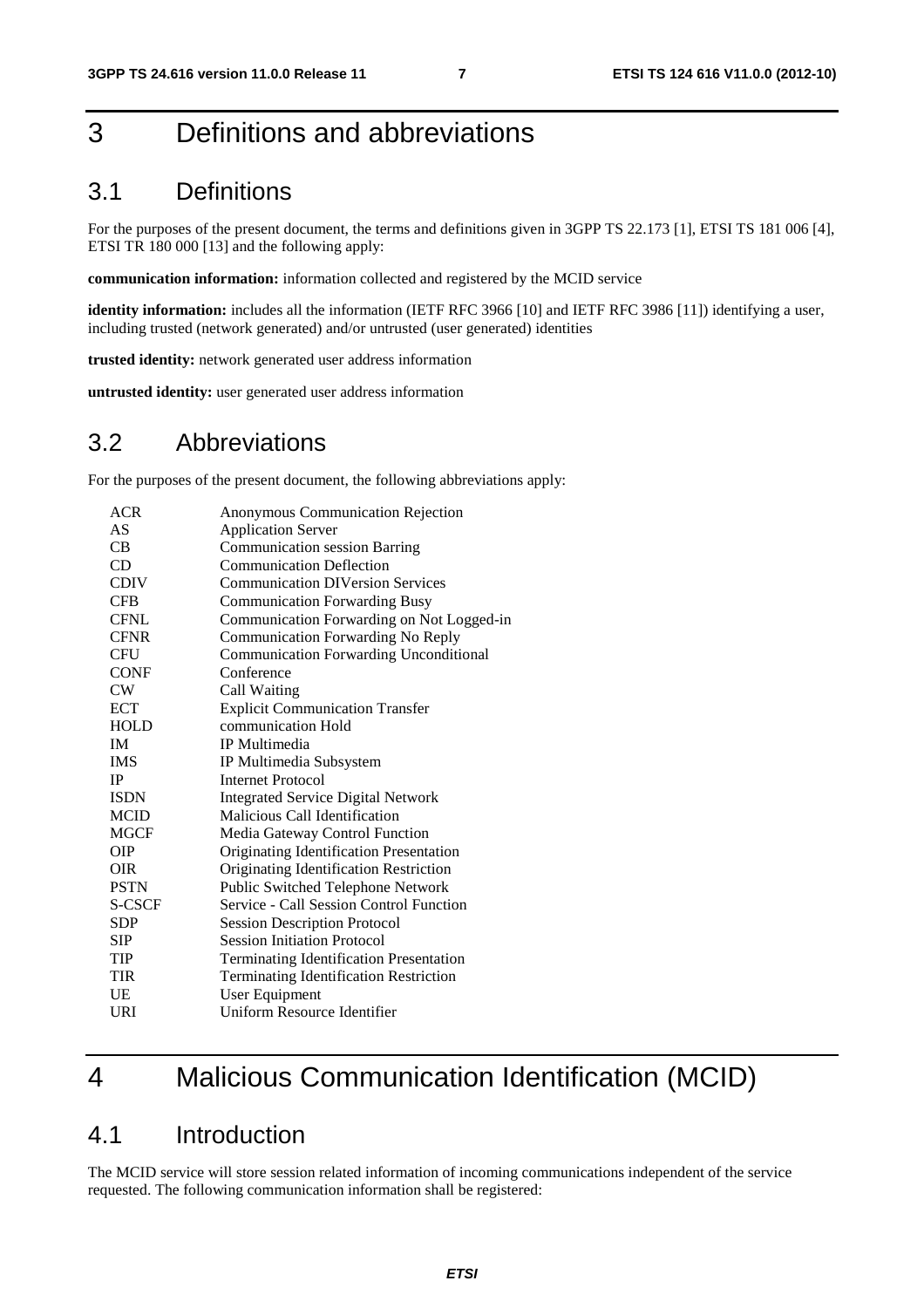- Destination Party Identity Information;
- originating Party Identity Information; and
- local time and date of the invocation in the network serving the called user.

The communication information shall not be available to the terminal equipment under the control of the called user nor the originating user. The communication information shall be stored at a location(s) under the control of the network operator. In order for the MCID service to operate when two networks are involved both networks need to be within the same trust domain for identity information transfer.

A network subscription option can be provided which allows automatic invocation of MCID service on communications to the served user which are not answered.

NOTE: The purpose of this option is to allow for registration of communications that ring for a short time only.

A user subscription option where the MCID service can either be invoked during the active phase of the communication, or after the active phase for a limited period but never after communication termination by the served user.

### 4.2 Description

#### 4.2.1 General description

The Malicious Communication Identification (MCID) service allows the service provider to trace the identity information of the source of an incoming communication on request of the destination user.

### 4.3 Operational requirements

#### 4.3.1 Provision/withdrawal

This service shall be provided and withdrawn after pre-arrangement with the service provider, in accordance with national legal requirements.

This service has two modes: permanent mode and temporary mode. The permanent mode is active for all incoming communications, and the temporary mode is active only for the incoming communications declared by the served user.

As a network option, the MCID service can be offered with several subscription options. A network providing the MCID service shall support permanent mode at a minimum. Subscription options are summarized in table 4.3.1.1.

| <b>Subscription options</b> | Value                  |
|-----------------------------|------------------------|
| Mode                        | <b>IPermanent Mode</b> |
|                             | <b>Temporary Mode</b>  |

#### **Table 4.3.1.1: Subscription options for MCID services**

### 4.3.2 Requirements on the originating network side

No specific requirements are needed in the originating network.

#### 4.3.3 Void

Void.

#### 4.3.4 Requirements on the terminating network side

No specific requirements are needed in the terminating network.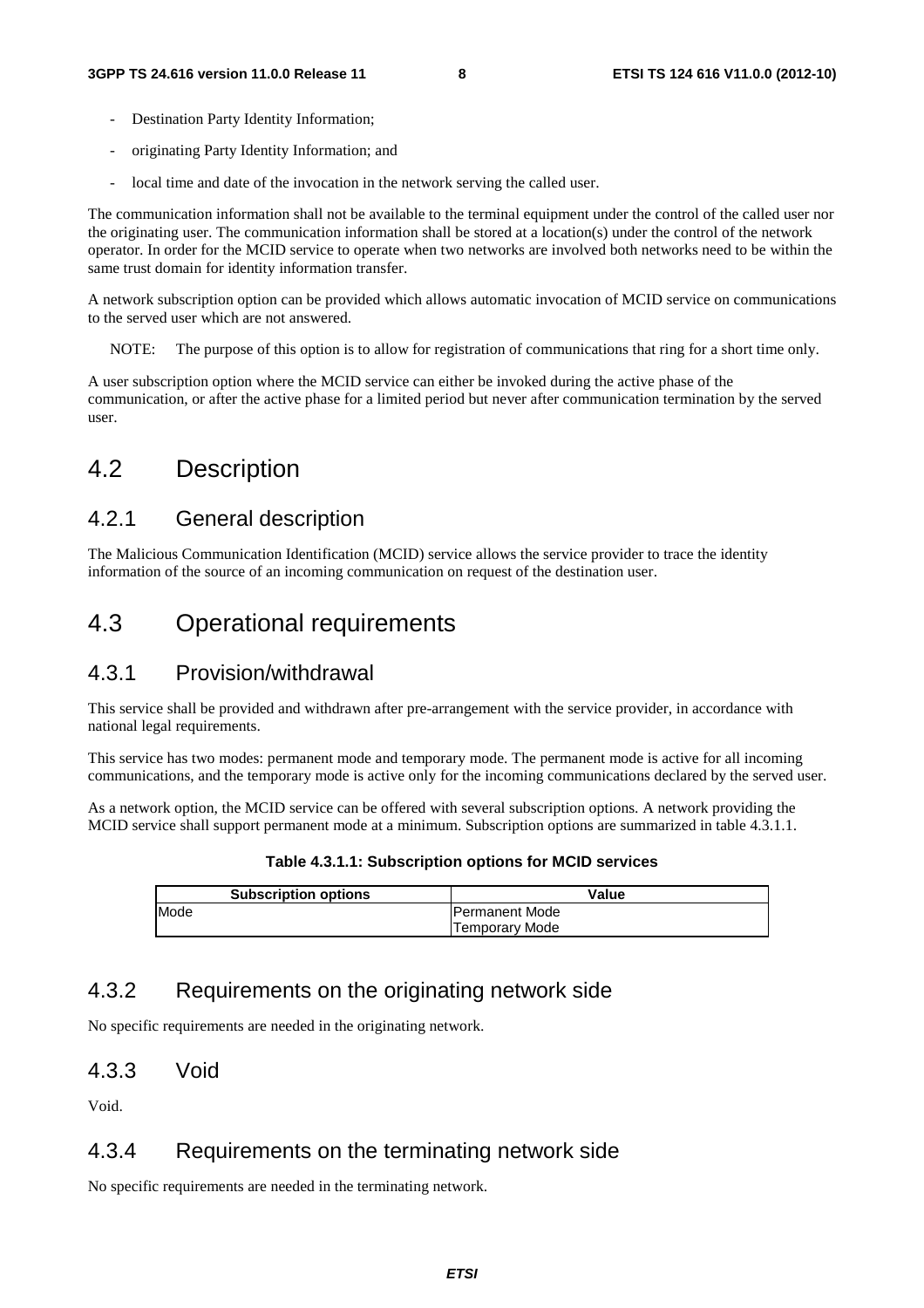NOTE: If the subscriber has a permanent or case by case subscription, based on Initial Filter Criteria (IFC) the INVITE request is forwarded to the AS that provides the MCID service. Annex B provides an example on how an Initial Filter Criteria (IFC) can be configured.

### 4.4 Coding requirements

The present clause defines the XML Schema to be used for providing the MCID Request/Response and to invoke the temporary mode of the MCID Service.

The application/vnd.etsi.mcid+xml MIME type used to provide request of a missing originating ID and the delivery of the requested originating id AS of the served user shall be coded as following described:

```
<?xml version="1.0" encoding="UTF-8"?> 
<xs:schema xmlns:xs="http://www.w3.org/2001/XMLSchema" 
xmlns="http://uri.etsi.org/ngn/params/xml/simservs/mcid" 
targetNamespace="http://uri.etsi.org/ngn/params/xml/simservs/mcid" elementFormDefault="qualified"> 
    <xs:annotation> 
       <xs:documentation>XML Schema Definition to the mcid request-response to the Malicious 
Communication Identification service</xs:documentation> 
    </xs:annotation> 
    <!--Definition of simple types--> 
    <xs:simpleType name="bitType"> 
       <xs:restriction base="xs:string"> 
          <xs:pattern value="[0-1]"/> 
       </xs:restriction> 
    </xs:simpleType> 
    <!--Definition of complex types--> 
    <xs:complexType name="requestType"> 
       <xs:sequence> 
          <xs:element name="McidRequestIndicator" type="bitType"/> 
          <xs:element name="HoldingIndicator" type="bitType"/> 
          <xs:any namespace="##other" processContents="lax" minOccurs="0" maxOccurs="unbounded"/> 
       </xs:sequence> 
    </xs:complexType> 
    <xs:complexType name="responseType"> 
       <xs:sequence> 
          <xs:element name="McidResponseIndicator" type="bitType"/> 
          <xs:element name="HoldingProvidedIndicator" type="bitType"/> 
          <xs:element name="OrigPartyIdentity" type="xs:anyURI" minOccurs="0"/> 
          <xs:element name="OrigPartyPresentationRestriction" type="xs:boolean" default="true" 
minOccurs="0"/> 
          <xs:element name="GenericNumber" type="xs:anyURI" minOccurs="0"/> 
          <xs:element name="GenericNumberPresentationRestriction" type=" xs:boolean" default="true" 
minOccurs="0"/> 
          <xs:any namespace="##other" processContents="lax" minOccurs="0" maxOccurs="unbounded"/> 
       </xs:sequence> 
    </xs:complexType> 
    <!--Definition of document structure--> 
    <xs:element name="mcid"> 
       <xs:complexType> 
          <xs:choice> 
             <xs:element name="request" type="requestType"/> 
             <xs:element name="response" type="responseType"/> 
          </xs:choice> 
       </xs:complexType> 
    </xs:element> 
</xs:schema>
```
### 4.5 Signalling requirements

#### 4.5.1 Activation/deactivation

The MCID service is provisioned only by the network operator as an automatic invocation on all calls to the served user.

NOTE: On demand invocation by the user can be available in later releases.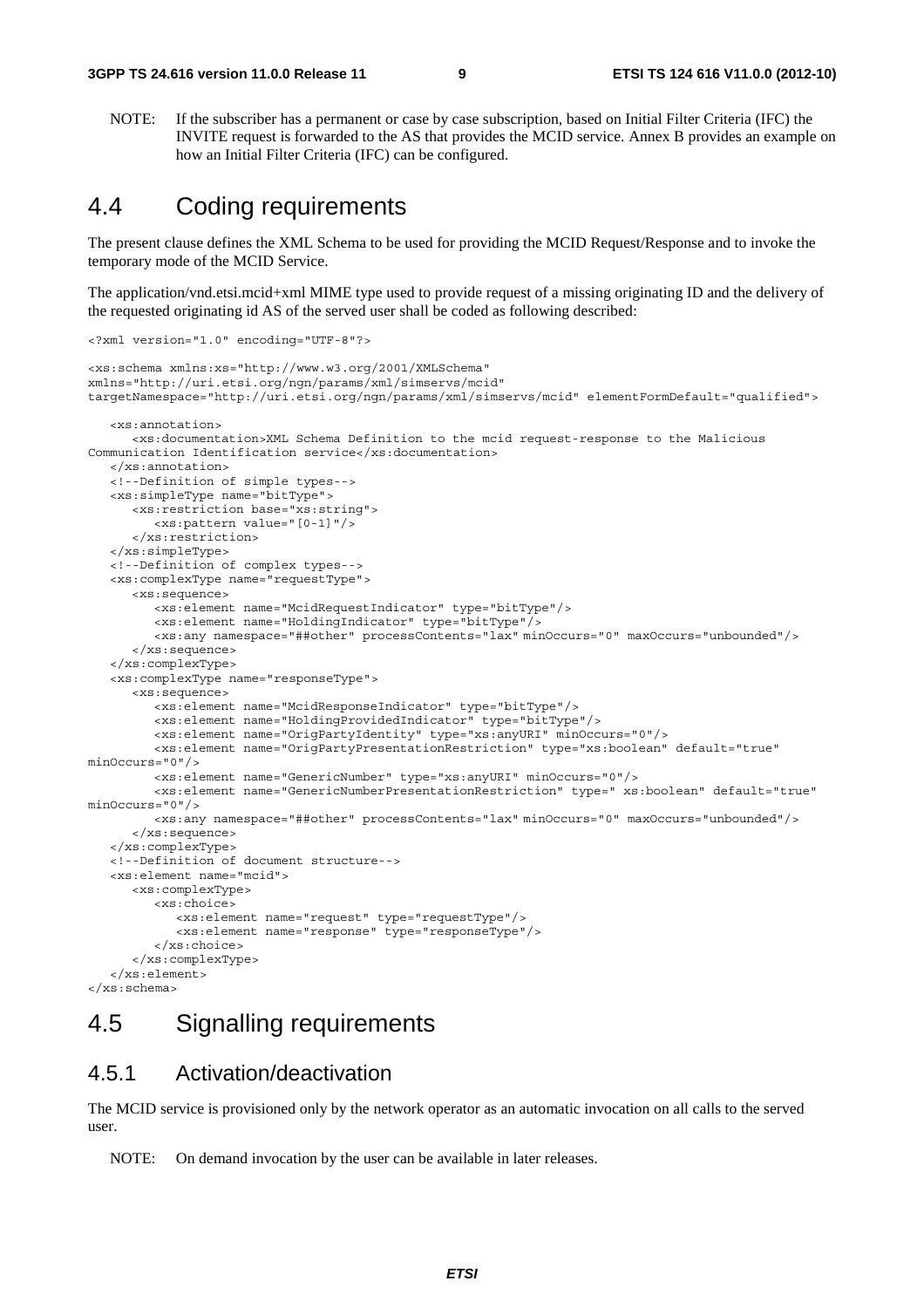#### 4.5.1a Registration/erasure

The MCID service requires no registration. Erasure is not applicable.

#### 4.5.1b Interrogation

Interrogation of MCID is not applicable.

#### 4.5.2 Invocation and operation

#### 4.5.2.1 Actions at the originating UE

Basic communication procedures according to 3GPP TS 24.229 [2] shall apply.

| 4.5.2.2 | Void      |
|---------|-----------|
| 4.5.2.3 | Void      |
| 4.5.2.4 | Void      |
| 4.5.2.5 | Actions a |

### at the AS of the terminating user

#### 4.5.2.5.0 General

The AS shall at the minimum store the following elements of a received INVITE request:

- Destination Party Identity Information included in the Request-URI;
- Originating Party Identity Information included in the P-Asserted-Identity header field, if the P-Asserted-Identity header field is included in the request;
- local time and date of the invocation in the network serving the called user;
- call diversion information received in the History-Info header, if the History-Info header filed is included in the request (escaped Reason);
- Referred-By header field when available;
- Contact header;
- To header; and
- From header.
- NOTE: The Originating Party Identity Information included in the P-Asserted-Identity header field is always present in the INVITE request if the request is originated in a trusted network.

If the INVITE request does not contain the information of the originating party, the AS shall send an INFO request including an Identification Request MIME body.

When receiving the INFO request containing identification information, the AS shall in addition to the already stored information elements of the earlier received INVITE request, at the minimum store the information as received in the body of the INFO request.

#### 4.5.2.5.1 Subscriber has a permanent subscription

The AS shall register stored information. The exact procedure to register the information is implementation dependent and out of scope of the present document.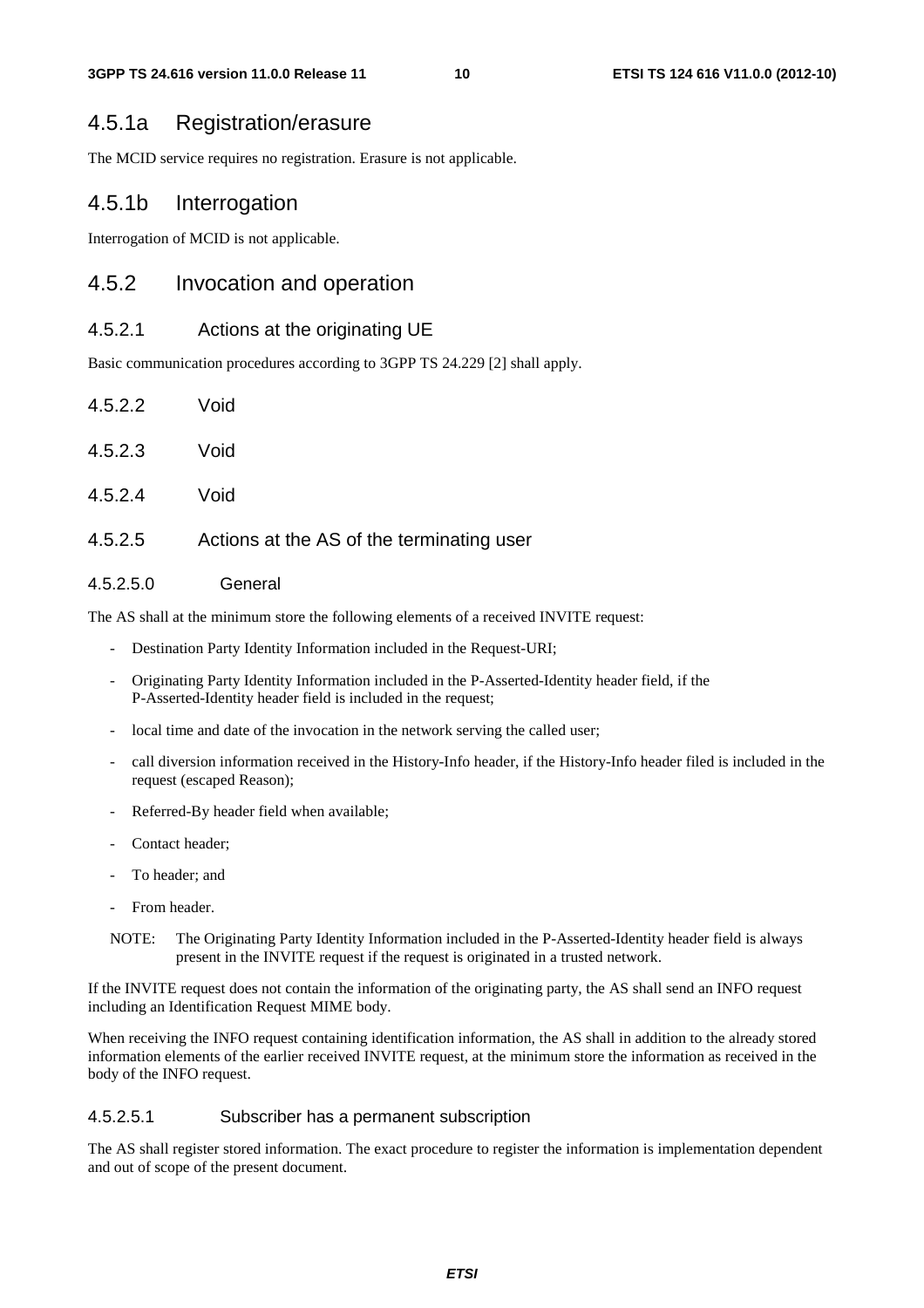#### 4.5.2.5.2 Subscriber has a temporary subscription

The AS shall store the required elements of a received INVITE request after the communication has been released for a limited period. If no MCID request is received during that period the stored elements for the last communication can be deleted.

NOTE: This version of the specification does not specify how an AS is requested to register the required information after the communication has been released. This can be an INVITE request with a service specific request URI.

A received reINVITE request of the served user as defined in subclause 4.5.2.12.1 is identified as MCID request and the AS shall register the required information.

The exact procedure to register the information is implementation dependent and out of scope of the present document.

After receiving a BYE request from the originating side the call state shall be held for a current time defined by Timer  $T_{MCID-BYE.}$ 

With expiry of the  $T_{MCID-BYE}$  the BYE request shall be forwarded to the served user and the communication shall be released according to the basic communication procedures defined in 3GPP TS 24.229 [2].

If no MCID request was received the stored elements for the last communication can be deleted.

#### 4.5.2.5.3 Request of a missing or incomplete originating Id (network option)

The present subclause is applicable when interacting with the PSTN/ISDN.

If a received initial INVITE request does not contain an originating identification or a incomplete originating identification and only if requested by operator policy regarding the received P-Asserted-Identity header field, the AS shall send a INFO request containing a XML mcid body with MCID XML Request schema requesting the originating ID towards the originating network. If requested by operator policy and proprietary signalling, the AS shall skip sending the INFO request containing a XML mcid body with MCID XML Request schema and continue with the session setup as defined in 3GPP TS 24.229 [2].

NOTE: The received P-Asserted-Identity header field can contain a specific value indicating to skip sending INFO requests as the INFO request can indicate the request for identity towards the originating UA. The specific content of the P-Asserted-identity header field that triggers this behaviour is operator specific and is outside the scope of this specification.

After sending of the INFO request requesting the originating id, timer  $T_{O-ID}$  (as defined in subclause 4.8) is started.

When the Identification response (INFO request containing a XML mcid body with MCID XML Response schema containing the originating identity) is received:

- the timer  $T_{\Omega\text{-ID}}$  is stopped; and
- the MCID information is stored; and
- a 180 (Ringing) response is sent towards the originating user according to the basic communication procedures.

When a Identification response INFO request is received without the Originating Party Identity information:

- timer  $T_{O-ID}$  is stopped; and
- a 180 (Ringing) response is sent towards the originating user according to the basic communication procedures.

When the timer  $T_{O-ID}$  expires before an Identification response INFO request is received, a 180 (Ringing) response is sent towards the originating user according to the basic communication procedures.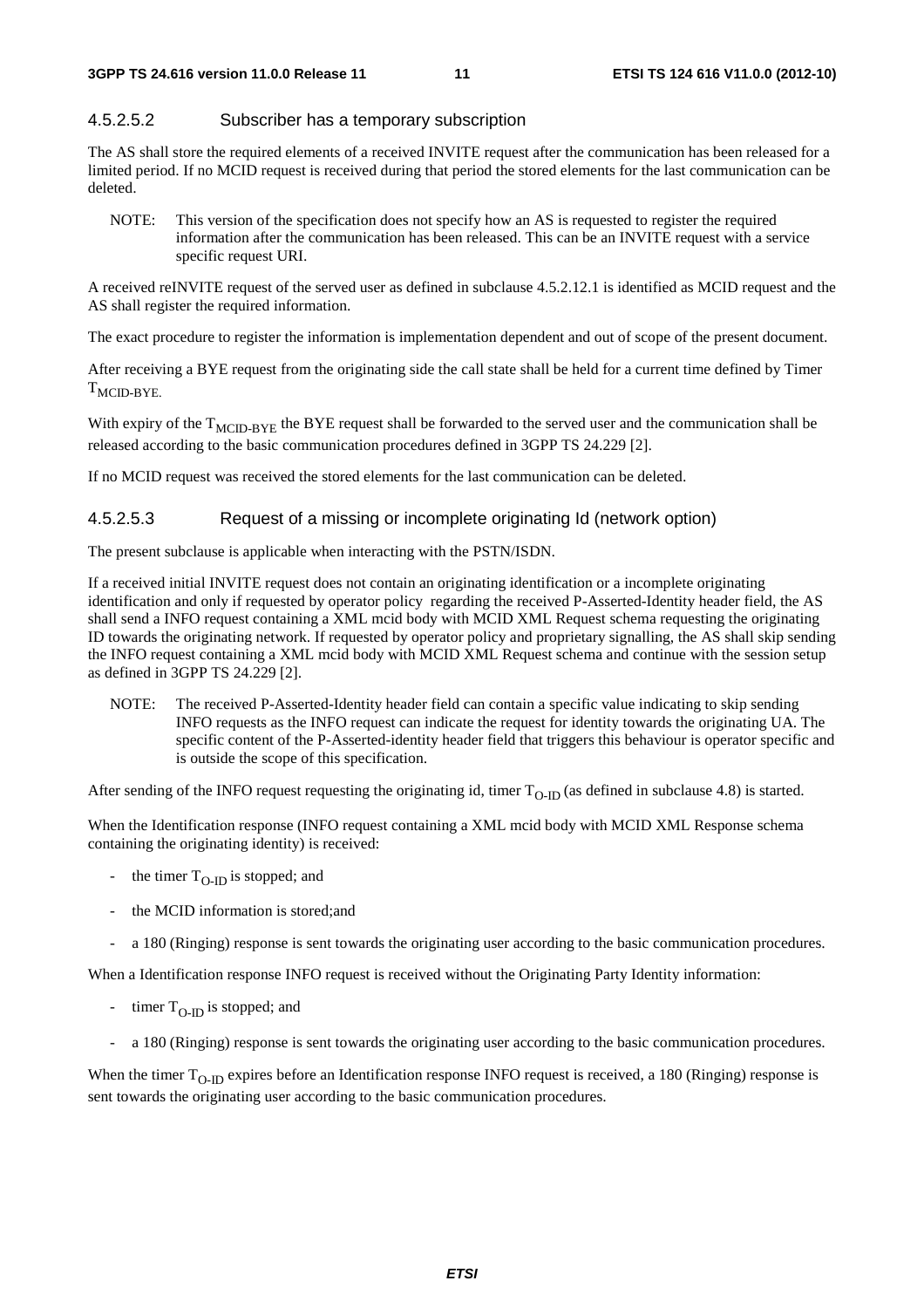| 4.5.2.6 | Void |
|---------|------|
| 4.5.2.7 | Void |
| 4.5.2.8 | Void |

- 4.5.2.9 Void
- 4.5.2.10 Void
- 4.5.2.11 Void
- 4.5.2.12 Actions at the destination UE
- 4.5.2.12.0 Subscriber has a permanent subscription

Basic communication procedures according to 3GPP TS 24.229 [2] shall apply.

#### 4.5.2.12.1 Subscriber has a temporary subscription

In order to invoke the MCID service the UE shall sent a reINVITE request including a XML MIME with XML mcid body with MCID XML Request schema containing a McidRequestIndicator set to 1.

As a network operator option, the UE can skip including the XML MIME with XML mcid body in the reINVITE.

NOTE: A reINVITE request without the XML MIME with XML mcid body can not be clearly identified as a trigger for the MCID service in an AS and therefore this reINVITE request will be sent towards the originating side. Additionally, if this network option is chosen, the AS will register MCID data for every reINVITE that the UE sends.

### 4.6 Interaction with other services

#### 4.6.1 Communication Hold (HOLD)

No impact, i.e. neither service shall affect the operation of the other service.

#### 4.6.2 Terminating Identification Presentation (TIP)

No impact, i.e. neither service shall affect the operation of the other service.

### 4.6.3 Terminating Identification Restriction (TIR)

No impact, i.e. neither service shall affect the operation of the other service.

#### 4.6.4 Originating Identification Presentation (OIP)

No impact, i.e. neither service shall affect the operation of the other service.

#### 4.6.5 Originating Identification Restriction (OIR)

Even if the originating identification is a secret (restricted) identification, MCID invocation is possible.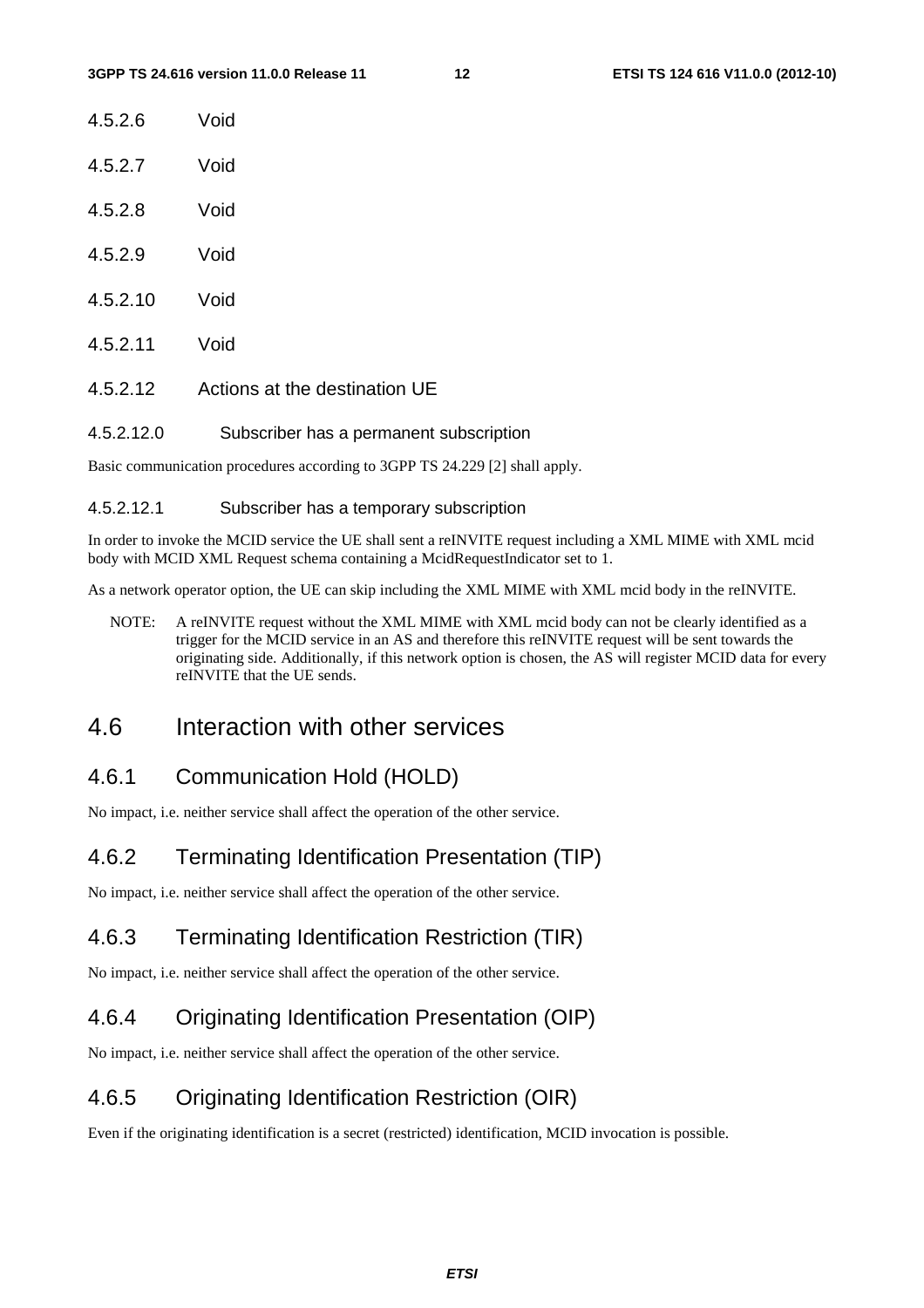### 4.6.6 Conference (CONF)

No impact, i.e. neither service shall affect the operation of the other service.

### 4.6.7 Communication Diversion Services (CDIV)

The MCID service can be invoked for a diverted communication. In addition to the normal operation of the MCID service, the identity of the first diverting user shall be registered and, as a network option, the last diverting user can be registered.

#### 4.6.7.1 Communication Forwarding Unconditional (CFU)

If the served user has activated CFU service, once forwarding has taken place, the forwarding user cannot invoke the MCID service.

#### 4.6.7.2 Communication Forwarding Busy (CFB)

If the served user has activated CFB, once forwarding has taken place, the forwarding user cannot invoke the MCID service.

#### 4.6.7.3 Communication Forwarding No Reply (CFNR)

If the served user has activated CFNR, once forwarding has taken place, the forwarding user (served user) cannot invoke the MCID service.

The MCID service shall not be automatically invoked when an alerting communication is terminated due to the invocation of the communication forwarding no reply service.

#### 4.6.7.4 Communication Forwarding on Not Logged-In (CFNL)

If the served user has activated CFNL, once forwarding has taken place, the forwarding user (served user) cannot invoke the MCID service even after a log-in procedure.

The MCID service shall not be automatically invoked when an alerting communication is terminated due to the invocation of the communication forwarding not logged in service.

#### 4.6.7.5 Communication Deflection (CD)

If the served user has activated communication deflection, once deflection has taken place, the deflecting user cannot invoke the MCID service.

The MCID service shall not be automatically invoked when an alerting communication is terminated due to the invocation of the communication deflection service.

### 4.6.8 Call Waiting (CW)

No impact, i.e. neither service shall affect the operation of the other service.

### 4.6.9 Anonymous Communication Rejection and Communication session Barring (ACR/CB)

No impact, i.e. neither service shall affect the operation of the other service.

### 4.6.10 Explicit Communication Transfer (ECT)

If the transferor invokes the malicious communication identification service on an initial communication after that communication has been successfully transferred then the AS will reject the request.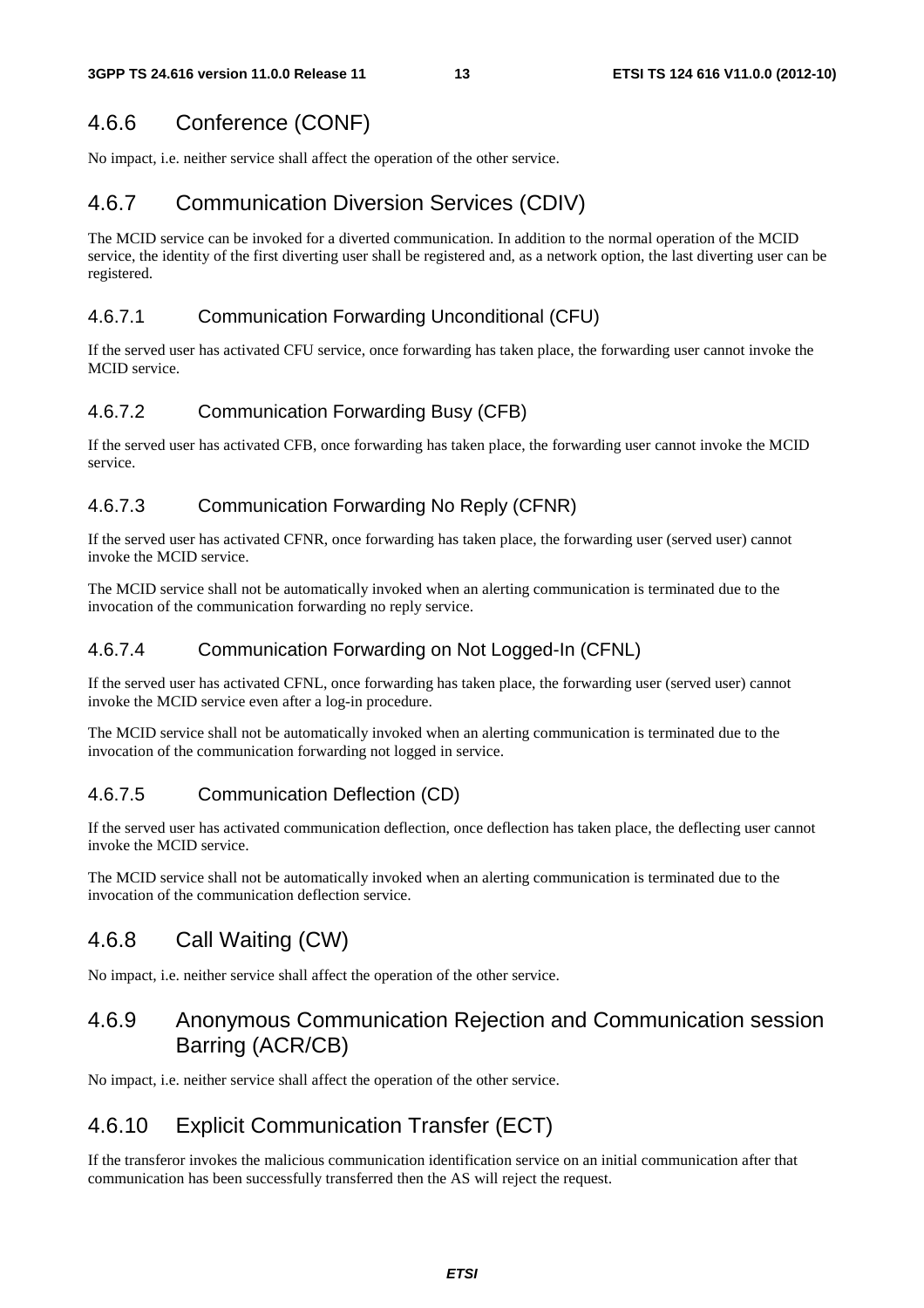### 4.7 Interactions with other networks

- 4.7.1 Void
- 4.7.2 Void
- 4.7.3 Void

### 4.8 Parameter values (timers)

A new timer is identified in the destination exchange:

Timer  $T_{O-ID}$ : 4-15 seconds.

Timer  $T_{O-ID}$  is initiated only at the AS of the served user after sending an MCID request in an INFO request and is stopped at the receipt of an INFO request containing a XML mcid body with MCID XML Response schema.

At expiry of the timer, the communication continues according to the basic communication procedures.

A new timer is identified in the AS to count the post time for invoking the MCID temporary mode.

Timer  $T_{\text{MCID-BYE:}}$  recommended 0-120 seconds. The timer value is defined by the Operator.

Timer T<sub>MCID-BYE</sub> initiated only at the AS of the served user after receiving a CANCEL request or BYE request.

At expiry of the timer, the communication continues shall be released according to the basic communication procedures defined in 3GPP TS 24.229 [2].

# Annex A (informative): Signalling Flows

### A.1 MCID invocation

The MCID invokes, in the destination, the storage of data.

Figure A.1 shows an example signalling flow for the scenario.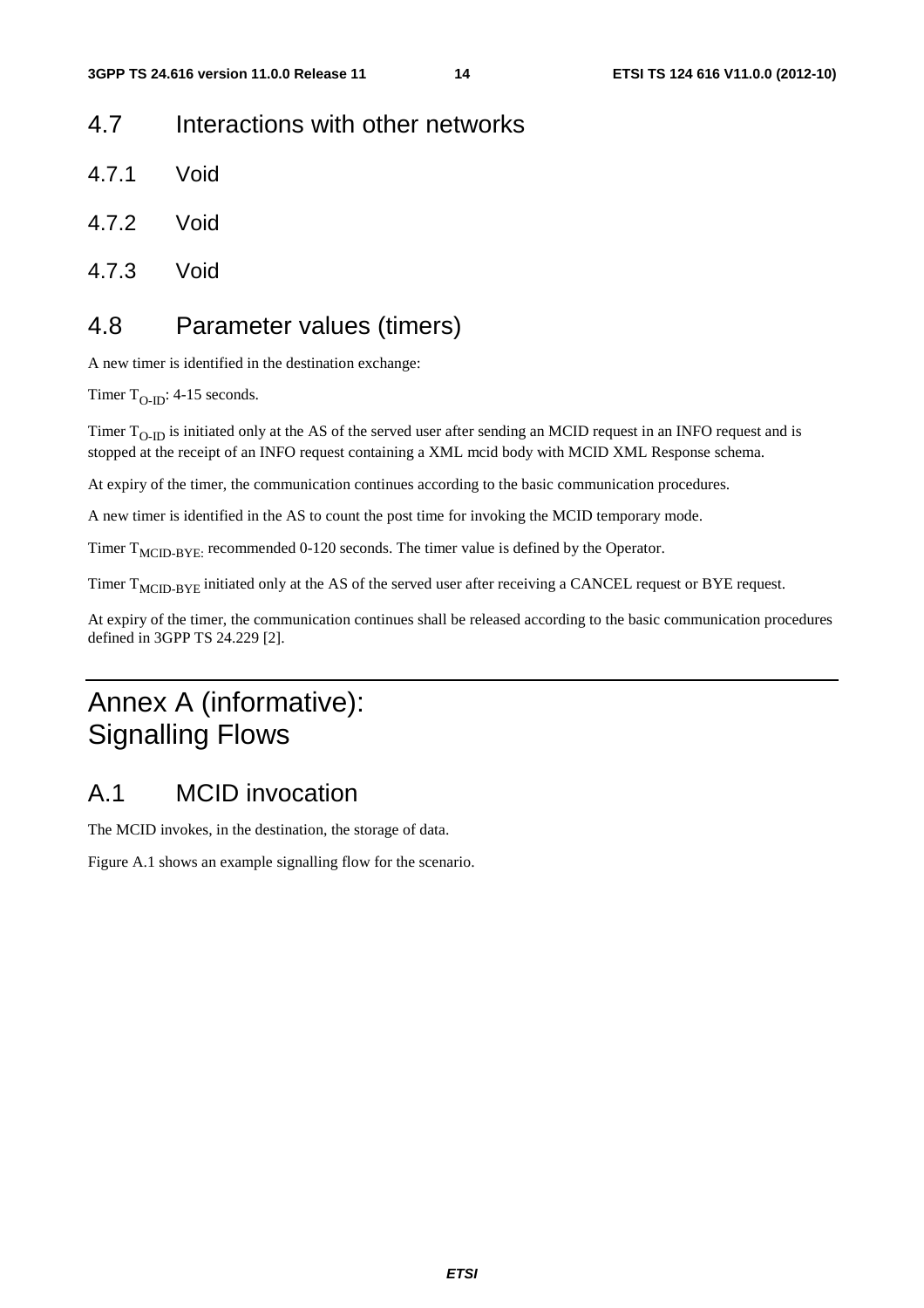

**Figure A.1: MCID Permanent and triggered by the B user** 

The steps of the flow are as follows:

1) INVITE request (to S-CSCF).

 The INVITE request is sent from the UE to S-CSCF. The INVITE request includes P-Asserted-Identity header fields as follows:

- P-Asserted-Identity: "John Doe" <tel:+1-212-555-1111>;
- Privacy header field: id or Privacy header or Privacy user; and
- P-Asserted-Identity: "John Doe" <sip:user1\_public1@home1.net>.
- 2) 100 (Trying) response (from S-CSCF).
- 3) Evaluation of initial filter criteria.

The initial Filter criteria identifies that the requested URI is subscribed to the MCID service. Therefore the S-CSCF forwards the INVITE request to the MCID AS.

4) INVITE request (S-CSCF to AS).

INVITE request is send to the AS.

- 5) 100 (Trying) response from S-CSCF.
- 6) AS stores Data.

AS stores:

- Request URI.
- To header field.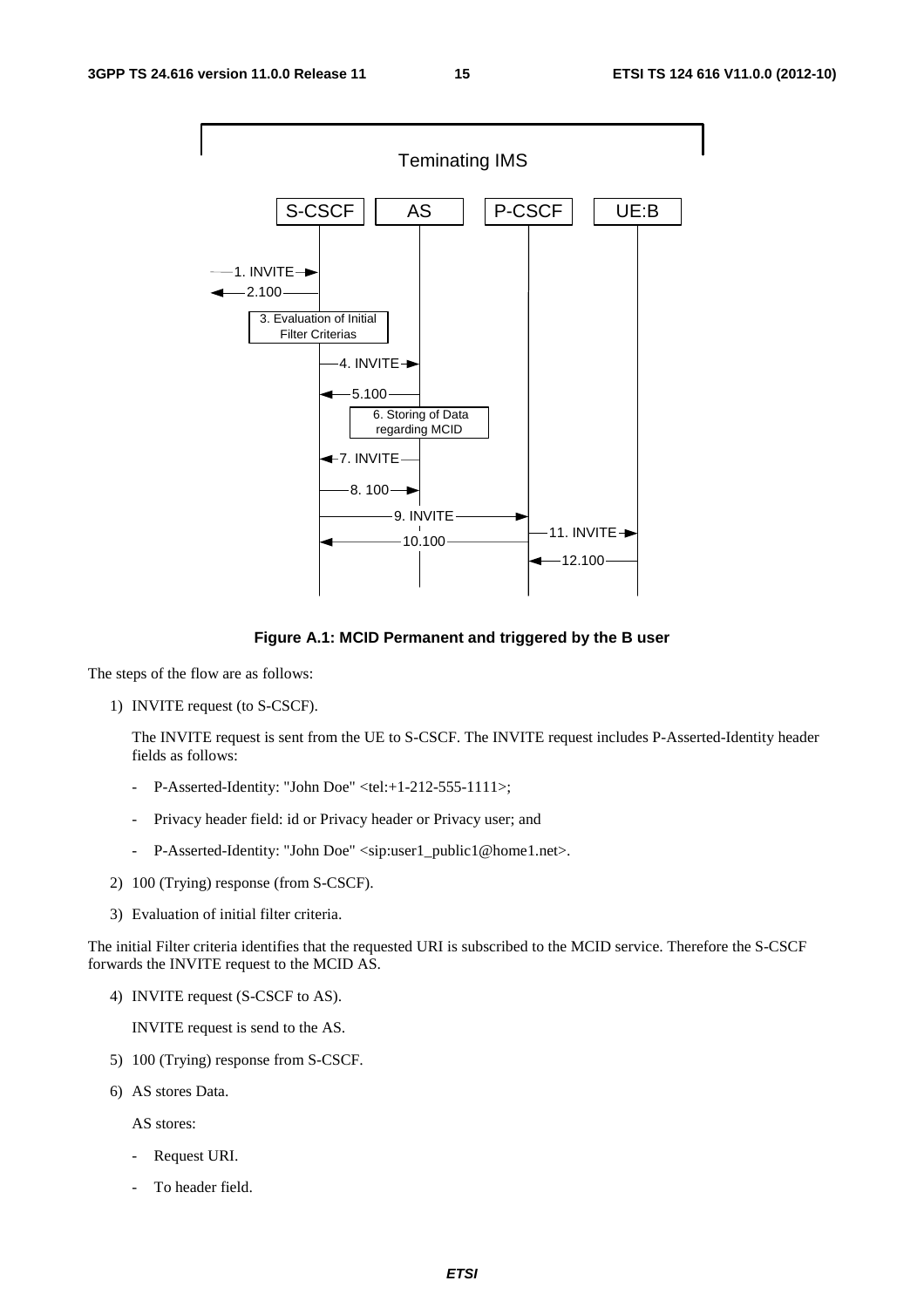- P-Asserted-Identity header fields.
- From header field.
- Contact header field.
- Time and date field.
- 7-12) INVITE request (S-CSCF to AS).

INVITE request is send towards the UE:B.

### A.2 Identity information not present in the initial request

Hereby, we show a PSTN to IMS scenario, but notice that any call, originated in the PSTN domain and being diverted before reaching the served user AS, must be treated in the same manner. The terminating AS sends a 18x provisional response previous to sending a SIP INFO request, which requests the information from the originating network. It can then route the call while waiting for an answer to the INFO request. Note that the 18x response is sent reliably, this is not intended to indicate ringing (not be a 180 (Ringing) response), and contains no SDP. This 18x response establishes a early dialog, which is needed before the INFO request can be sent.



**Figure A.2.1:MCID with Information Request towards the ISDN/PSTN**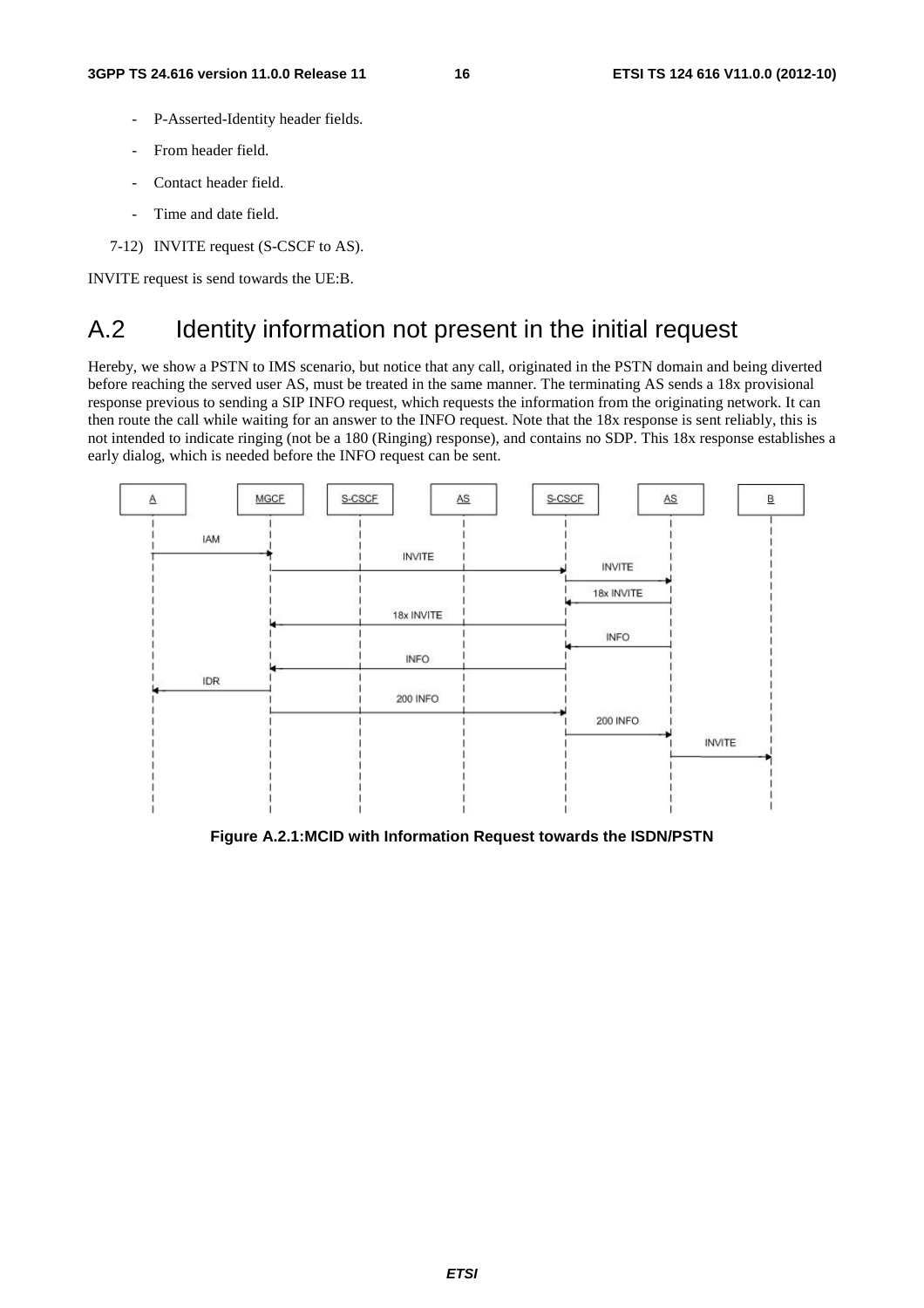The Terminating AS will then wait for an INFO request containing the response to the information query in the previous INFO request. This request provides the requested identity. If such a request is not received within a period of time, the service cannot be provided.



**Figure A.2.2: MCID with Information Response towards the ISDN/PSTN** 

### A.3 MCID invocation in temporary mode

The MCID invokes, in the destination, the storage of data.

Figure A.3.1 shows an example signalling flow for the scenario.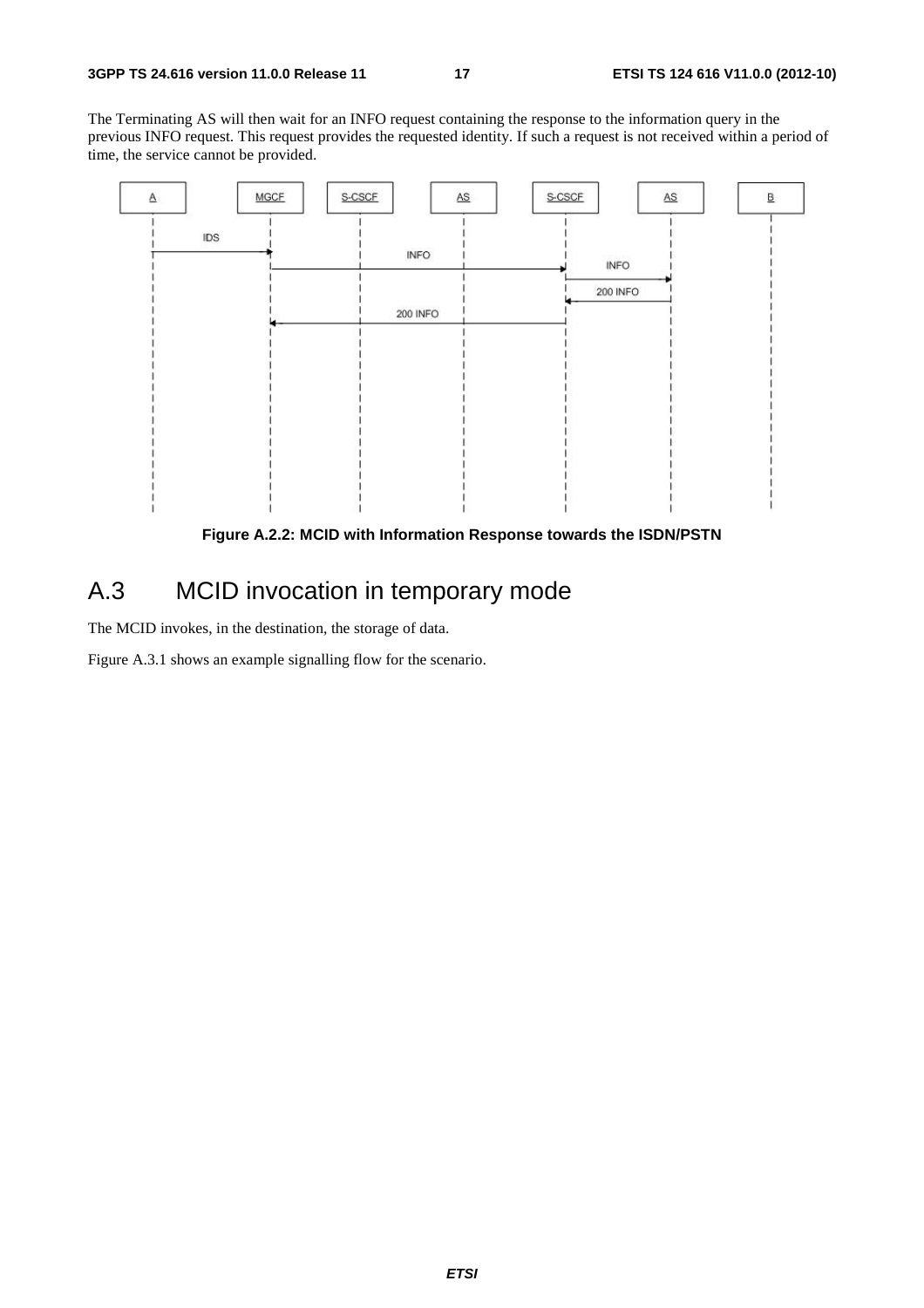

**Figure A.3.1: MCID Permanent and triggered by the B user** 

The steps of the flow are as follows:

1) INVITE request (to S-CSCF).

 The INVITE request is sent from the UE to S-CSCF The INVITE request includes a P-Asserted-Identity header fields as follows:

- P-Asserted-Identity: "John Doe" <tel:+1-212-555-1111>, "John Doe" <sip:user1\_public1@home1.net>;
- Privacy header field: id or Privacy header or Privacy user.
- 2) 100 (Trying) response (from S-CSCF).
- 3) Evaluation of initial filter criteria.

 The initial Filter criteria identifies that the requested URI is subscribed to the MCID service. Therefore the S-CSCF forwards the INVITE request to the MCID AS.

4) INVITE request (S-CSCF to AS).

INVITE request is send to the AS.

- 5) 100 (Trying) response from S-CSCF.
- 6) Temporarily AS stores Data.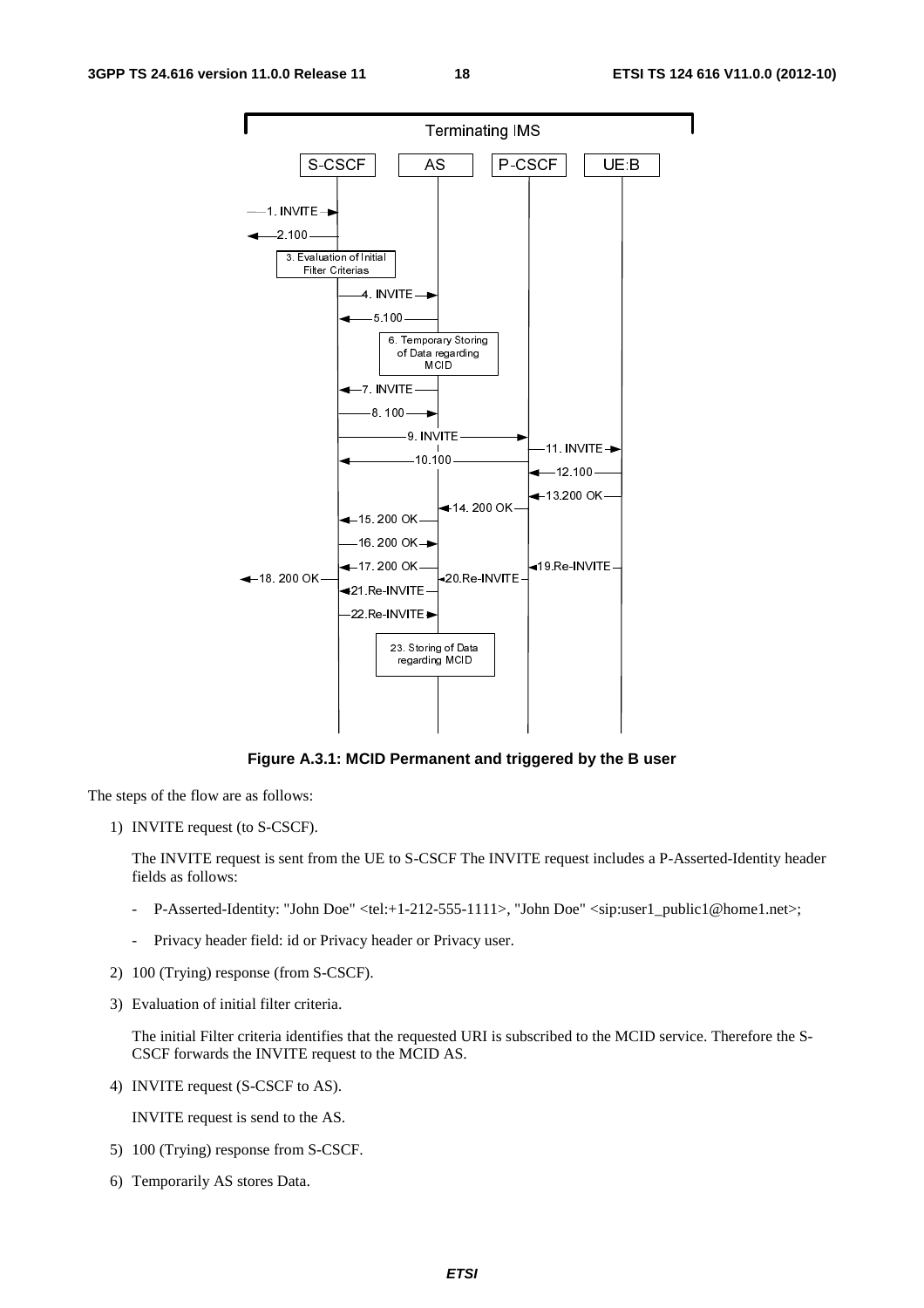AS stores:

- Request URI.
- To header field.
- P-Asserted-Identity header fields.
- From header field.
- Contact header field.
- Time and date field.
- 7-12) INVITE request (S-CSCF to AS).

INVITE request is send towards the UE:B.

NOTE: 180 (Ringing) response is not shown.

13-18) UE-B takes the communication. A 200 (OK) response is sent towards UE-A.

19) UE-B initiates the temporary mode with sending a reINVITE request - see example in table A.3-19.

#### **Table A.3-19: re-INVITE request (UE-B to P-CSCF)**

```
INVITE sip:user1_public1@home1.net; gr=urn:uuid:f81d4fae-7dec-11d0-a765-00a0c91e6bf6 
   ;comp=sigcomp 
Via: SIP/2.0/UDP [5555::aaa:bbb:ccc:ddd]:1357;comp=sigcomp;branch=z9hG4bKnashds7 
Max-Forwards: 70 
Route: <sip:pcscf1.visited1.net:7531;lr;comp=sigcomp>, <sip:orig@scscf1.home1.net;lr> 
P-Access-Network-Info: 3GPP-UTRAN-TDD; utran-cell-id-3gpp=234151D0FCE11 
Privacy: none 
From: <sip:user1 public1@home1.net>; tag=171828
To: <tel:+1-212-555-2222> 
Call-ID: cb03a0s09a2sdfglkj490333 
Cseq: 127 INVITE 
Require: sec-agree 
Proxy-Require: sec-agree 
Supported: precondition, 100rel, gruu, 199 
Security-Verify: ipsec-3gpp; q=0.1; alg=hmac-sha-1-96; spi-c=98765432; spi-s=87654321; 
  port-c=8642; port-s=7531 
Contact: <user2_public1@home2.net;gr=urn:uuid:2ad8950e-48a5-4a74-8d99-ad76cc7fc74 
  ;comp=sigcomp SIP/2.0>;+g.3gpp.icsi-ref="urn%3Aurn-7%3gpp-service.ims.icsi.mmtel" 
Allow: INVITE, ACK, CANCEL, BYE, PRACK, UPDATE, REFER, MESSAGE, SUBSCRIBE, NOTIFY 
Content-Type: application/sdp 
Content-Length: (…) 
v=0o=- 2987933615 2987933615 IN IP6 5555::aaa:bbb:ccc:ddd 
s=-c=IN IP6 5555::aaa:bbb:ccc:ddd 
t=0 0
m=video 3400 RTP/AVPF 98 99 
b=AS.75a=curr:qos local none 
a=curr:qos remote none 
a=des:qos mandatory local sendonly 
a=des:qos none remote sendonly 
a=inactive 
a=rtpmap:98 H263 
a=fmtp:98 profile-level-id=0 
a=rtpmap:99:MPVMP4V-ES 
m=audio 3456 RTP/AVPF 97 96 
b=AS:25.4a=curr:qos local none 
a=curr:qos remote none 
a=des:qos mandatory local sendonly 
a=des:qos none remote sendonly 
a=inactive 
a=rtpmap:97 AMR 
a=fmtp:97 mode-set=0, 2, 5, 7; maxframes=2
a=rtpmap:96 telephone-event
```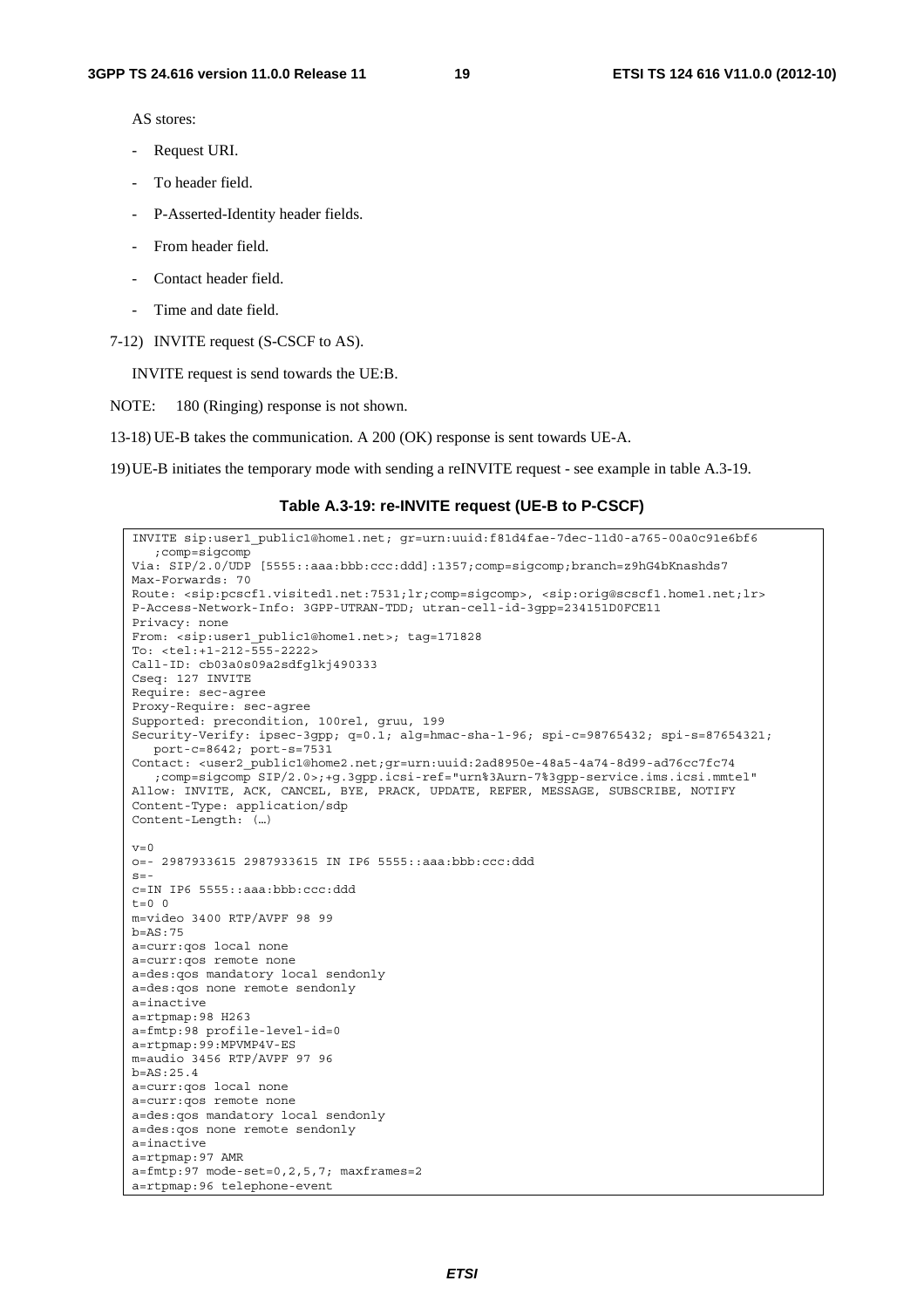- 20-22) network routes the reINVITE request.
- 23) The AS finally stores the regarding MCID data cached at step 6).

# Annex B (informative): Example of filter criteria

This annex provides an example of a filter criterion that triggers SIP requests that are subject to initial filter criteria evaluation.

The coding of the Initial Filter Criteria is described in 3GPP TS 29.228 [9].

# B.1 Terminating S-CSCF

If a user identified by the Request-URI is provided with the MCID service the IFC can be:

The S-CSCF forwards all INVITE requests to the AS providing the MCID service.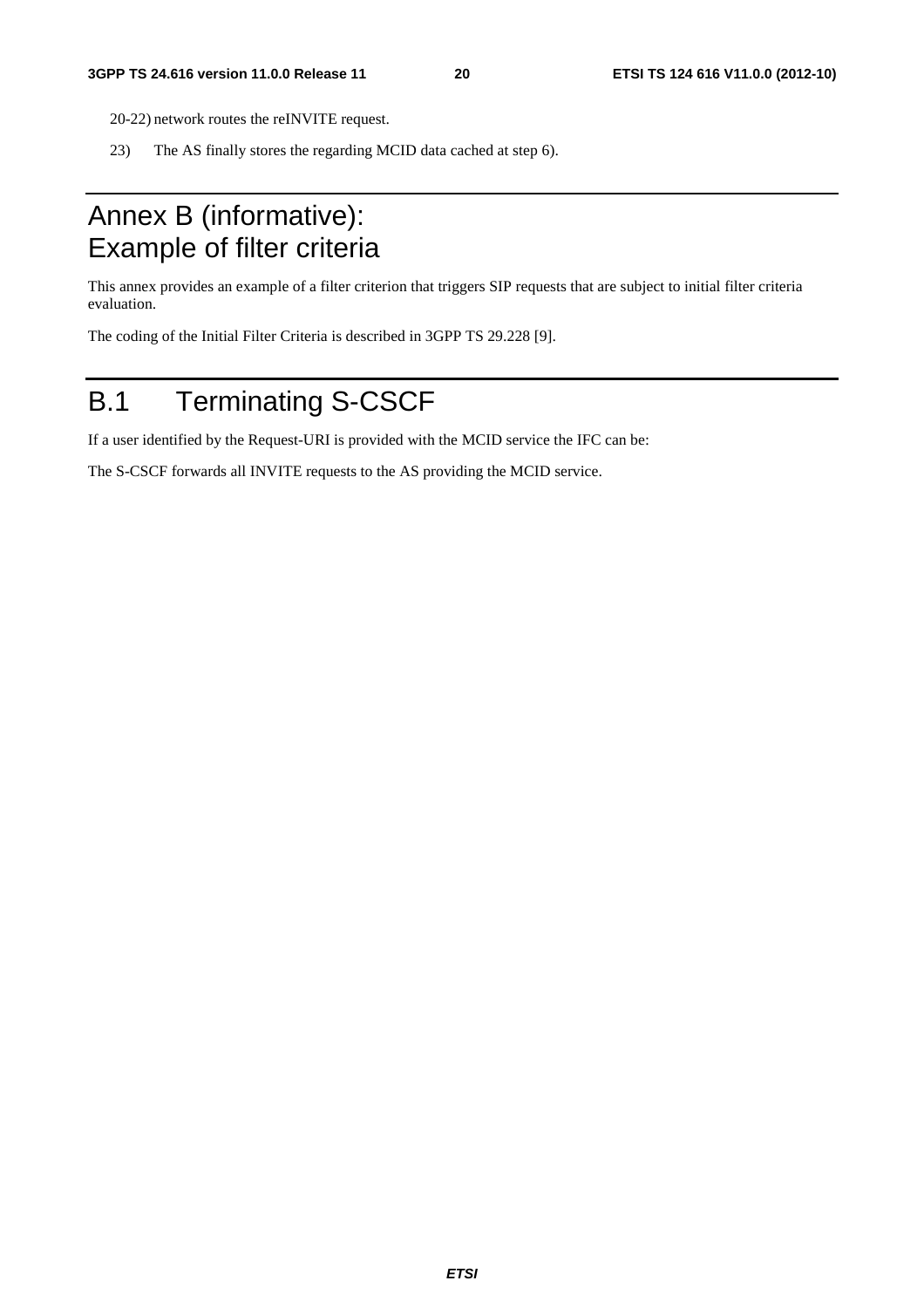# Annex C: (void)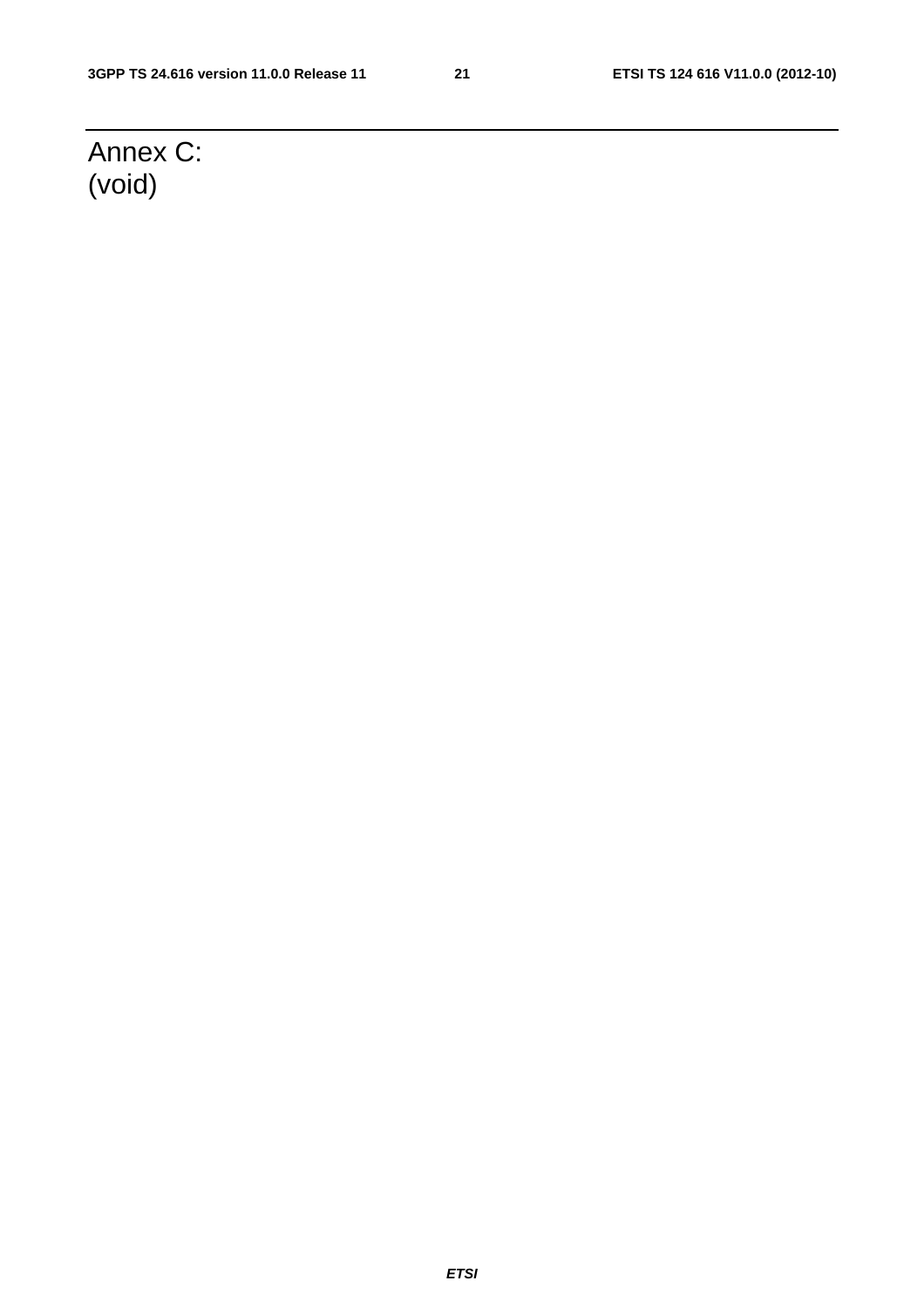Annex D (informative): Void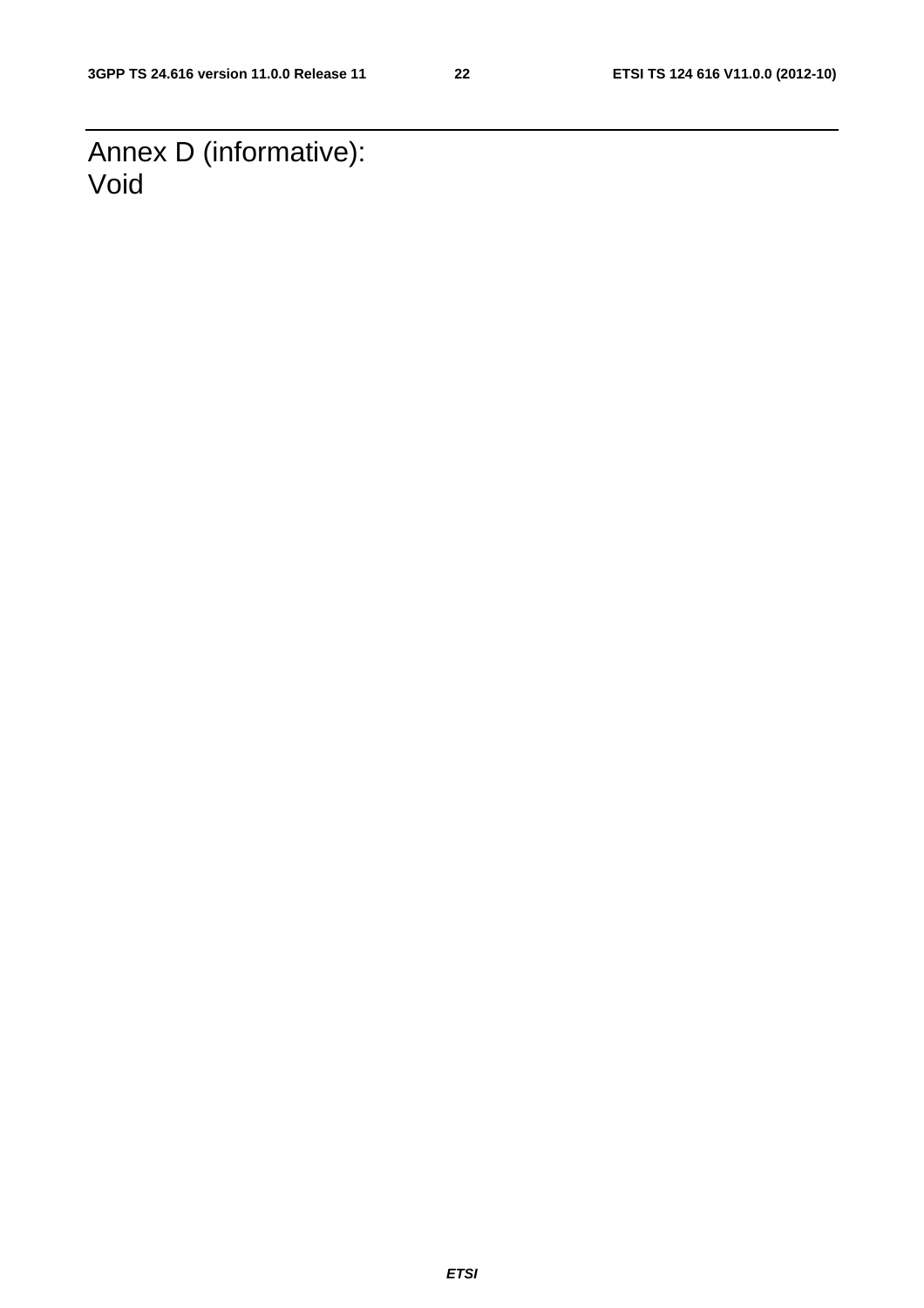# Annex E (informative): Change history

| <b>Change history</b> |              |                  |           |  |                                                                                       |       |               |
|-----------------------|--------------|------------------|-----------|--|---------------------------------------------------------------------------------------|-------|---------------|
| <b>Date</b>           | TSG#         | <b>TSG Doc.</b>  | <b>CR</b> |  | <b>Rev Subject/Comment</b>                                                            | Old   | <b>New</b>    |
| 2006-03               |              |                  |           |  | ETSI TISPAN: 1 <sup>st</sup> Draft forR2.                                             |       | 0.0.1         |
| 2006-05               |              |                  |           |  | output TISPAN 10bis                                                                   |       | 0.0.2         |
| 2006-06               |              |                  |           |  | output TISPAN 10ter                                                                   |       | 0.0.3         |
| 2006-08               |              |                  |           |  | input TISPAN#10bis, Inclusion of CR1 to aling with MCID R1                            |       | 0.0.4         |
|                       |              |                  |           |  | Maintanance                                                                           |       |               |
| 2006-09               |              |                  |           |  | output TISPAN#11bis                                                                   |       | 0.0.5         |
| 2006-10               |              |                  |           |  | output TISPAN#11ter                                                                   |       | 0.0.6         |
| $2007 - 02$           |              |                  |           |  | output TISPAN#12ter including 12tTD163r1 (addition of temporary<br>mode)              |       | 2.1.0         |
| 2007-03               |              |                  |           |  | clean input for TISPAN#13bis                                                          |       | 2.1.1         |
| 2007-03               |              |                  |           |  | agreed output TISPAN#13bis inclusion of 13bTD358 and<br>13bTD308                      |       | 2.2.0         |
| 2007-05               |              |                  |           |  | INPUT version for TISPAN#13ter with editorial changes                                 |       | 2.3.0         |
| 2007-05               |              |                  |           |  | OUTPUT version for TISPAN#13ter                                                       |       | 2.4.0         |
| 2007-07               |              |                  |           |  | Published as ETSI TS 183 016                                                          |       | 2.5.0         |
|                       |              |                  |           |  | Note:<br>History table of ETSI publication shows v2.4.0.                              |       |               |
| 2007-12               |              |                  |           |  | Converted to 3GPP TS 24.516                                                           |       | 2.5.1         |
| 2007-12               |              |                  |           |  | Technically identical copy as 3GPP TS 24.616 as basis for further<br>development.     |       | 2.5.2         |
| 2008-02               |              |                  |           |  | Implemented C1-080095                                                                 |       | 2.6.0         |
| 2008-04               |              |                  |           |  | Implemented C1-081238, C1-080890, C1-081094, C1-081095                                |       | 2.7.0         |
| 2008-04               |              |                  |           |  | Corrected version from rapporteur                                                     |       | 2.7.1         |
| 2008-05               |              |                  |           |  | Implemented C1-81559, C1-81834                                                        |       | 2.8.0         |
|                       |              |                  |           |  | Incorporation of comments from ETSI Edit help                                         |       |               |
| 2008-05               |              |                  |           |  | Editorial changes done by MCC                                                         | 2.8.0 | 2.8.1         |
| 2008-06               | CT#40        | CP-080332        |           |  | CP-080332 was approved by CT#40 and version 8.0.0 is created<br>by MCC for publishing | 2.8.1 | 8.0.0         |
| 2008-06               |              |                  |           |  | Version 8.0.1 created to include attachments (.xml and .xsd files)                    | 8.0.0 | 8.0.1         |
| 2008-09               | CT#41        | CP-080533 0001   |           |  | Removal of text from voided subclause                                                 | 8.0.1 | 8.1.0         |
| 2008-09               | CT#41        | CP-080533 0002   |           |  | Applicability statement in scope                                                      | 8.0.1 | 8.1.0         |
| 2008-12               | <b>CT#42</b> | CP-080865 0003 2 |           |  | Fixed the flows                                                                       | 8.1.0 | 8.2.0         |
| $2008 - 12$           | CT#42        |                  |           |  | Editorial cleanup by MCC                                                              | 8.1.0 | 8.2.0         |
| 2009-03               | CT#43        | CP-090121 0004   |           |  | Correction of URN-value for Service Identifiers                                       | 8.2.0 | 8.3.0         |
| 2009-06               | CT#44        | CP-090416 0005 2 |           |  | MCID with temporary subscription                                                      | 8.3.0 | 8.4.0         |
| 2009-09               | CT#45        | CP-090665 0006   |           |  | AS behaviour in case no P-Asserted-Identity                                           | 8.4.0 | 8.5.0         |
| 2009-12               | CT#46        |                  |           |  | Upgrade to Rel-9                                                                      | 8.5.0 | 9.0.0         |
| 2010-03               | CT#47        | CP-100114 0008 1 |           |  | OrigParty identity in case of INFO request is used                                    | 9.0.0 | 9.1.0         |
| 2010-09               | CT#49        | CP-100633 0010 2 |           |  | Reading MCID information on originating user side                                     | 9.1.0 | 9.2.0         |
| 2011-03               | CT#51        |                  |           |  | Upgrade to Rel-10                                                                     | 9.2.0 | 10.0.0        |
| 2012-09               | CT#57        |                  |           |  | Upgrade to Rel-11                                                                     |       | 10.0.0 11.0.0 |